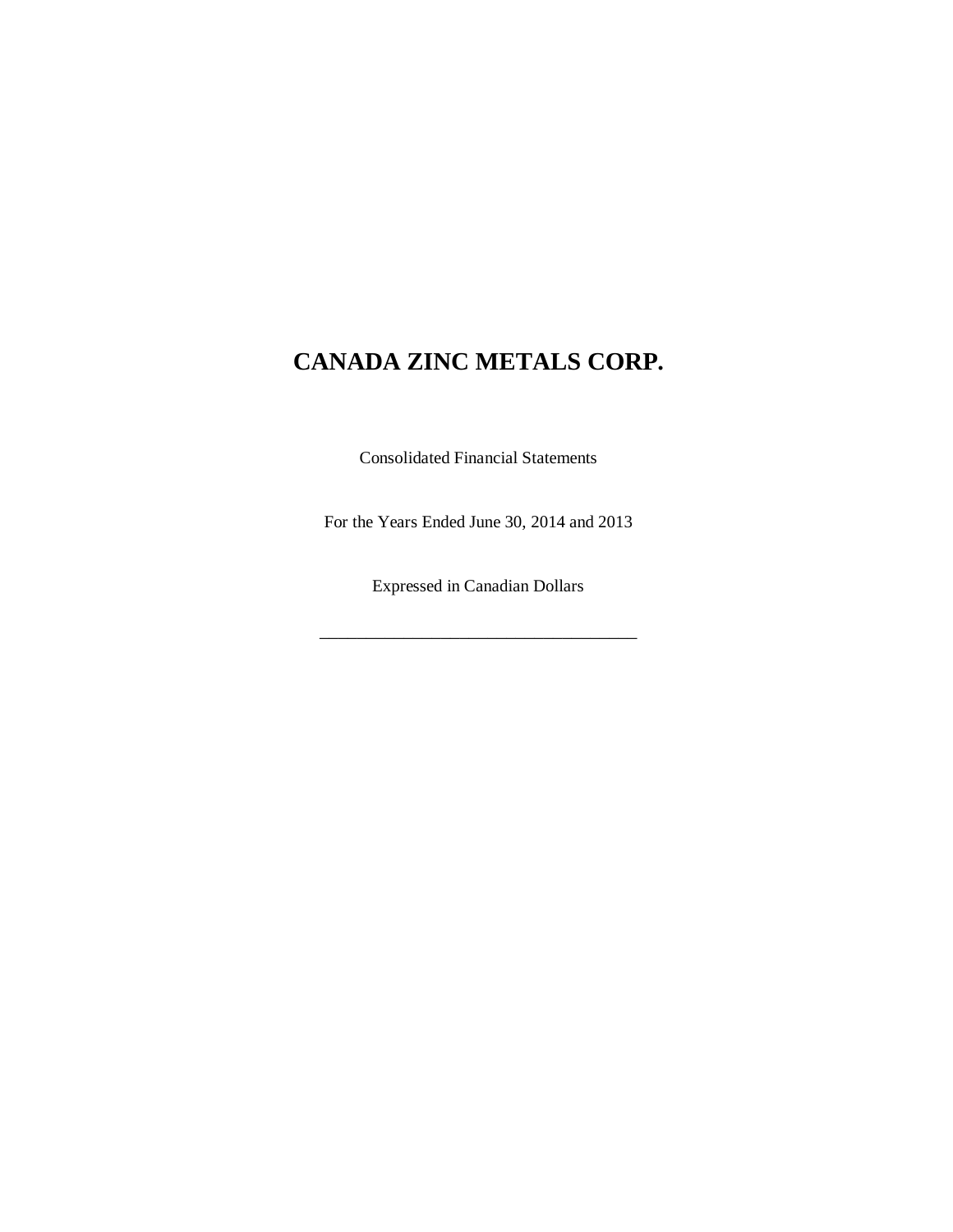| <b>Index</b>                                                 | Page  |
|--------------------------------------------------------------|-------|
|                                                              |       |
|                                                              |       |
|                                                              |       |
|                                                              |       |
|                                                              |       |
|                                                              |       |
| Auditors' Report                                             | $3-4$ |
|                                                              |       |
| <b>Consolidated Financial Statements</b>                     |       |
|                                                              |       |
| <b>Consolidated Statements of Financial Position</b>         | 5     |
| Consolidated Statement of Changes in Equity                  | 6     |
| Consolidated Statements of Operations and Comprehensive Loss | 7     |
| <b>Consolidated Statements of Cash Flows</b>                 | 8     |
| Notes to Consolidated Financial Statements                   | 9-37  |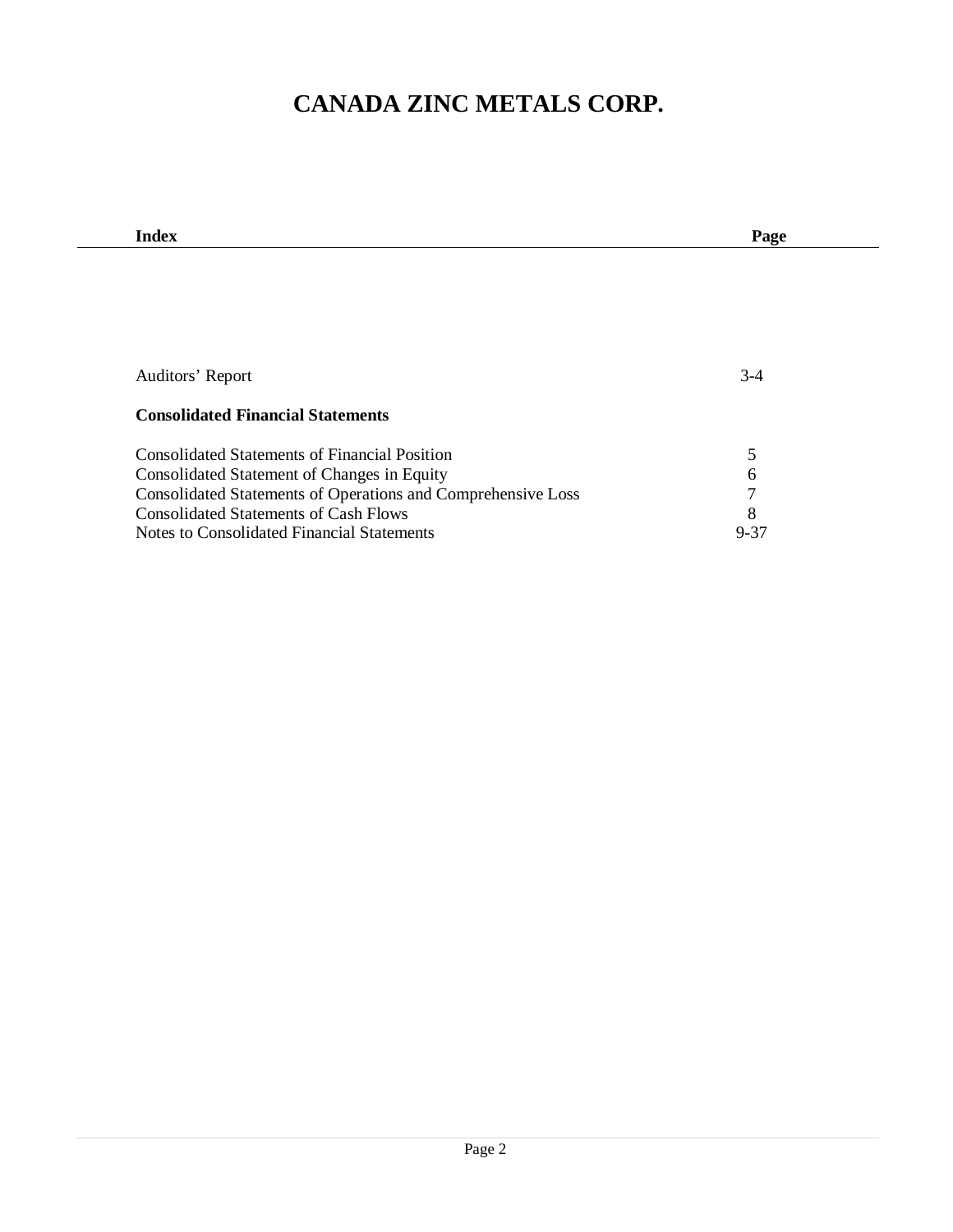# $\mathbf{D}$ AVIDSON & COMPANY LLP  $\_\_\$ Chartered Accountants  $\_\_\$

# **INDEPENDENT AUDITORS' REPORT**

To the Shareholders of Canada Zinc Metals Corp.

We have audited the accompanying consolidated financial statements of Canada Zinc Metals Corp., which comprise the consolidated statements of financial position as at June 30, 2014 and 2013 and the consolidated statements of operations and comprehensive loss, changes in equity, and cash flows for the years then ended, and a summary of significant accounting policies and other explanatory information.

#### *Management's Responsibility for the Consolidated Financial Statements*

Management is responsible for the preparation and fair presentation of these consolidated financial statements in accordance with International Financial Reporting Standards, and for such internal control as management determines is necessary to enable the preparation of consolidated financial statements that are free from material misstatement, whether due to fraud or error.

#### *Auditors' Responsibility*

Our responsibility is to express an opinion on these consolidated financial statements based on our audits. We conducted our audits in accordance with Canadian generally accepted auditing standards. Those standards require that we comply with ethical requirements and plan and perform the audit to obtain reasonable assurance about whether the consolidated financial statements are free from material misstatement.

An audit involves performing procedures to obtain audit evidence about the amounts and disclosures in the consolidated financial statements. The procedures selected depend on the auditors' judgment, including the assessment of the risks of material misstatement of the consolidated financial statements, whether due to fraud or error. In making those risk assessments, the auditor considers internal control relevant to the entity's preparation and fair presentation of the consolidated financial statements in order to design audit procedures that are appropriate in the circumstances, but not for the purpose of expressing an opinion on the effectiveness of the entity's internal control. An audit also includes evaluating the appropriateness of accounting policies used and the reasonableness of accounting estimates made by management, as well as evaluating the overall presentation of the consolidated financial statements.

We believe that the audit evidence we have obtained in our audits is sufficient and appropriate to provide a basis for our audit opinion.

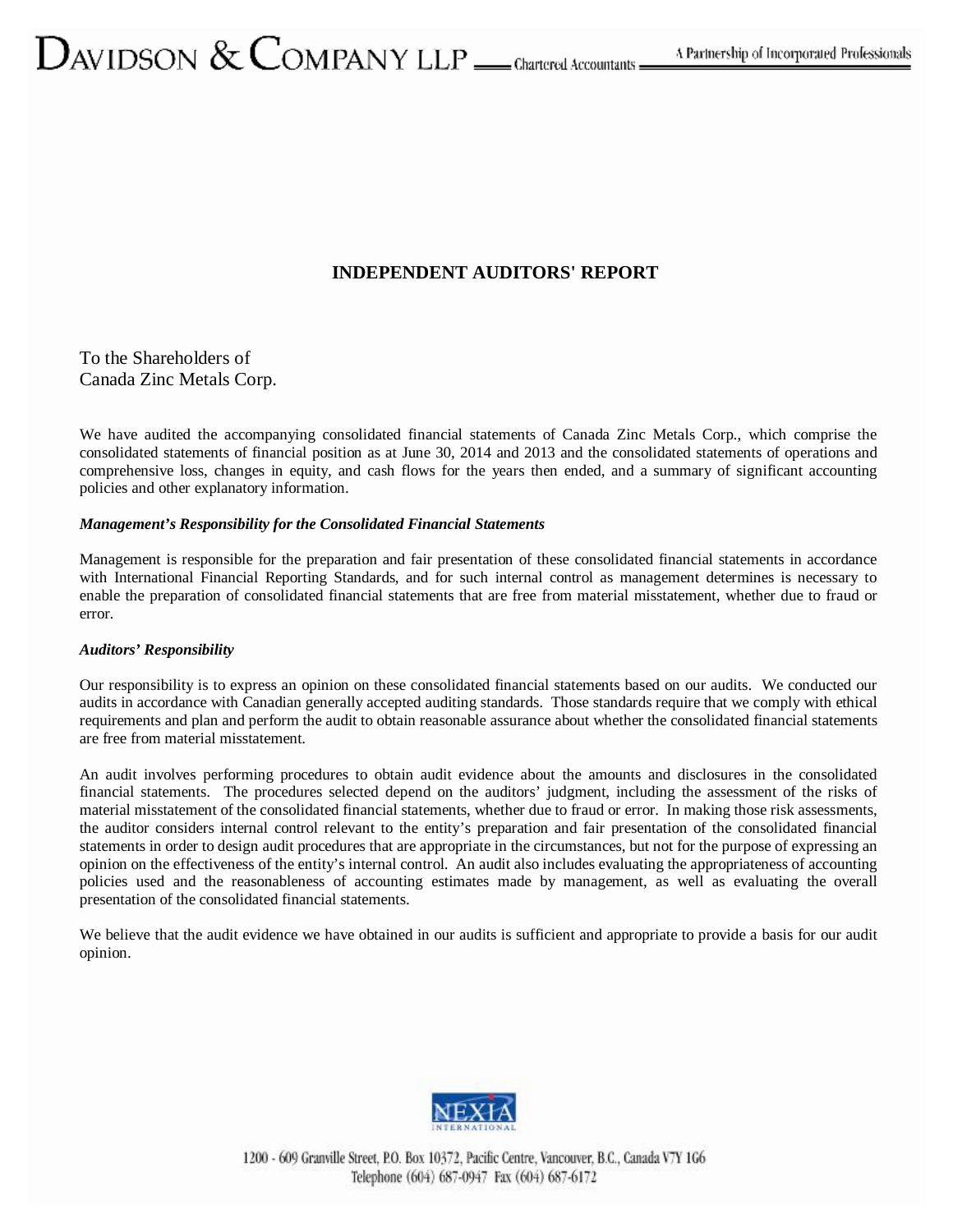#### *Opinion*

In our opinion, these consolidated financial statements present fairly, in all material respects, the financial position of Canada Zinc Metals Corp. as at June 30, 2014 and 2013 and its financial performance and its cash flows for the years then ended in accordance with International Financial Reporting Standards.

# **"DAVIDSON & COMPANY LLP"**

Vancouver, Canada Chartered Accountants

October 27, 2014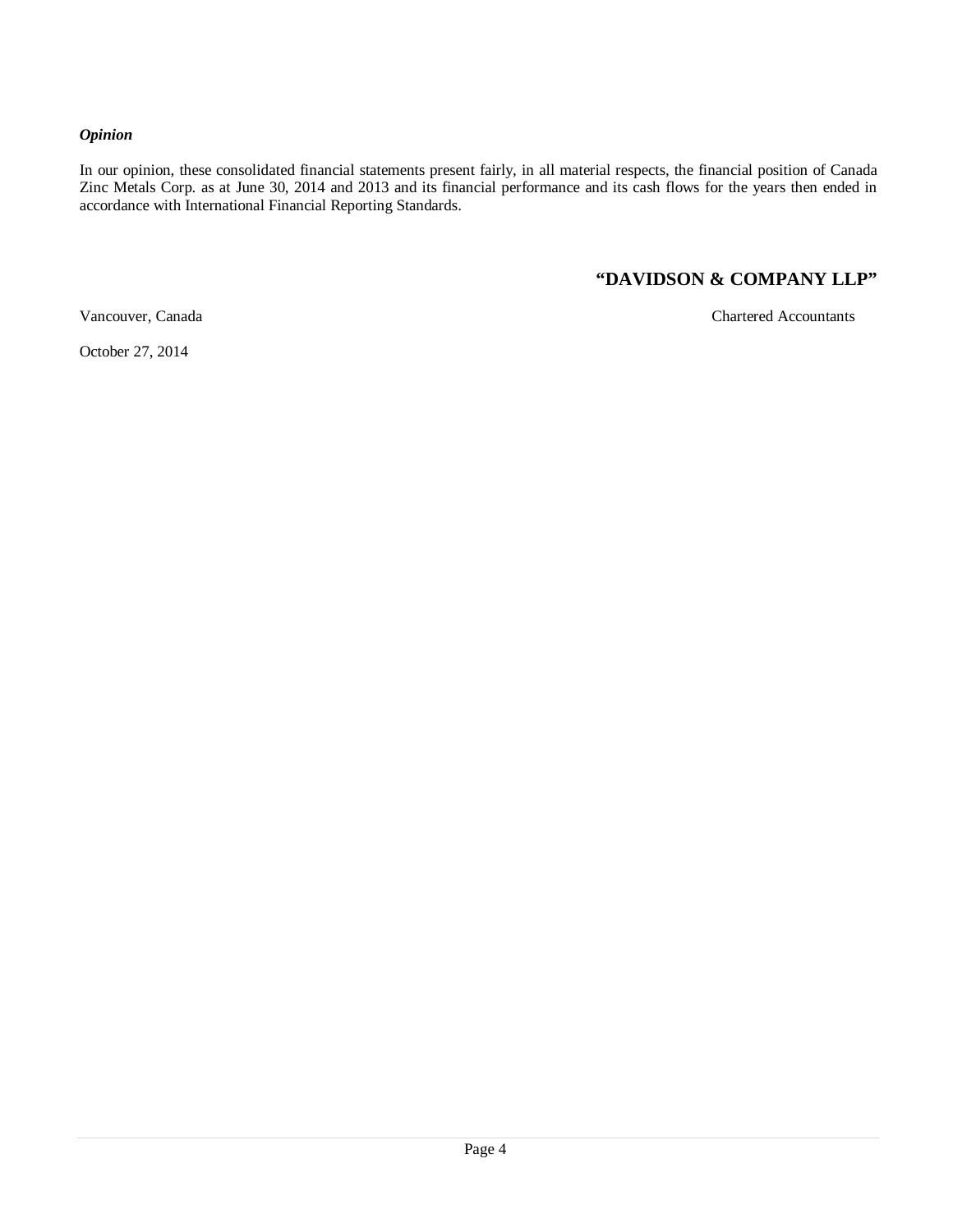Consolidated Statements of Financial Position As at June 30, 2014 and 2013 (Expressed in Canadian Dollars)

|                                        | <b>Notes</b>   | 2014             | 2013             |
|----------------------------------------|----------------|------------------|------------------|
| <b>Assets</b>                          |                |                  |                  |
| Current assets                         |                |                  |                  |
| Cash                                   |                | \$<br>10,558,472 | \$<br>13,028,707 |
| Receivables                            | 3              | 111,761          | 42,809           |
| <b>METC</b> recoverable                | 10             | 296,846          | 826,103          |
| Prepaid expenses                       |                | 33,187           | 10,255           |
| Marketable securities                  | $\overline{4}$ | 255,796          | 1,078,980        |
|                                        |                | 11,256,062       | 14,986,854       |
| Other assets                           | 6              | 332,500          | 332,500          |
| Equipment and leasehold improvements   | 9              | 345,655          | 358,005          |
| Refundable deposit                     |                | 121,858          | 145,287          |
| Long-term investment                   | 5              | 1,001,088        |                  |
| Exploration and evaluation assets      | 10             | 66,482,435       | 63,045,377       |
|                                        |                |                  |                  |
|                                        |                | \$<br>79,539,598 | \$<br>78,868,023 |
| <b>Liabilities and Equity</b>          |                |                  |                  |
| <b>Current liabilities</b>             |                |                  |                  |
| Trade payables and accrued liabilities | 7              | \$<br>745,191    | \$<br>342,818    |
| Due to related parties                 | 14             |                  | 18,310           |
| Flow-through premium liability         | $8\,$          | 163,498          | 276,493          |
|                                        |                | 908,689          | 637,621          |
|                                        |                |                  |                  |
| Deferred income tax liability          | 12             | 2,120,000        | 1,761,000        |
| <b>Equity</b>                          |                |                  |                  |
| Capital stock                          | 11             | 95,367,267       | 92,555,610       |
| Reserves                               | 11             | 12,289,609       | 11,931,251       |
| Deficit                                |                | (29, 741, 306)   | (27, 418, 595)   |
| Accumulated other comprehensive loss   |                | (1,404,661)      | (598, 864)       |
|                                        |                | 76,510,909       | 76,469,402       |
|                                        |                | \$<br>79,539,598 | \$<br>78,868,023 |

#### **Nature and continuance of operations** (Note 1) **Subsequent events** (Note 18)

The accompanying notes form an integral part of these consolidated financial statements. Approved on behalf of the Board of Directors:

| <i>"Peevush Varshney"</i> | "John Thomas" |
|---------------------------|---------------|
| Director                  | Director      |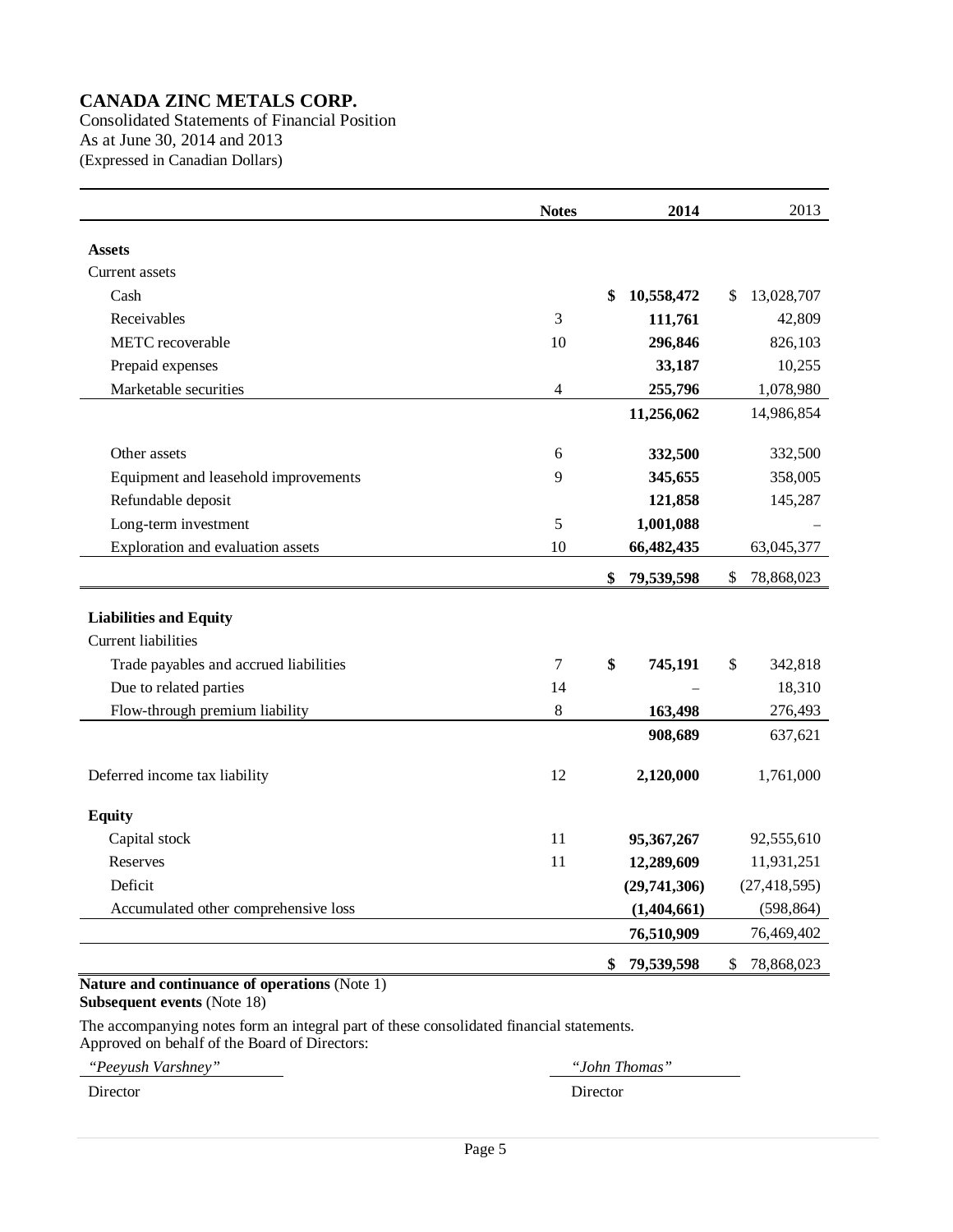Consolidated Statement of Changes in Equity (Expressed in Canadian Dollars)

| Capital Stock                      |                |                            |                              |     |                         |                           |                              |                      |                                               |                     |
|------------------------------------|----------------|----------------------------|------------------------------|-----|-------------------------|---------------------------|------------------------------|----------------------|-----------------------------------------------|---------------------|
|                                    | Note           | Number of<br>common shares | Number of<br>treasury shares |     | Common shares<br>Amount | Treasury shares<br>Amount | <b>Reserves</b><br>(Note 11) | Deficit              | Accumulated<br>other<br>comprehensive<br>loss | <b>Total Equity</b> |
| <b>Balance, June 30, 2012</b>      |                | 136,363,638                | $(666,500)$ \$               |     | 90,969,839              | \$<br>(314, 145)          | \$11,599,747                 | $$ (25,556,729)$ \\$ | (135, 017)                                    | 76,563,695<br>\$    |
| Flow-through private placement     | 11             | 7,500,000                  |                              |     | 3,000,000               |                           |                              |                      |                                               | 3,000,000           |
| Flow-through premium liability     | 8              |                            | $\equiv$                     |     | (337,500)               |                           |                              |                      | $\equiv$                                      | (337,500)           |
| Share issuance costs               | 11             |                            | $\equiv$                     |     | (136, 350)              |                           |                              |                      | $\overline{\phantom{0}}$                      | (136, 350)          |
| Exercise of options                | 11             | 150,000                    |                              |     | 185,623                 |                           | (148, 123)                   |                      | ÷                                             | 37,500              |
| Shares repurchased and cancelled   | 11             | (1,048,000)                |                              |     | (693, 648)              |                           | 345,450                      |                      | $\overline{\phantom{0}}$                      | (348, 198)          |
| Treasury shares cancelled          | 11             | (666, 500)                 | 666,500                      |     | (432, 354)              | 314,145                   | 118,209                      |                      |                                               |                     |
| Share-based compensation           | 11             |                            |                              |     |                         |                           | 15,968                       |                      | $\overline{\phantom{0}}$                      | 15,968              |
| Change in fair value of securities | $\overline{4}$ |                            |                              |     |                         |                           |                              |                      | (463, 847)                                    | (463, 847)          |
| Net loss for the year              |                |                            |                              |     |                         |                           | $\overline{\phantom{0}}$     | (1,861,866)          | $\overline{\phantom{m}}$                      | (1,861,866)         |
| <b>Balance, June 30, 2013</b>      |                | 142,299,138                | $\overline{\phantom{0}}$     |     | 92,555,610              | $\frac{1}{2}$             | 11,931,251                   | (27, 418, 595)       | (598, 864)                                    | 76,469,402          |
| Private placements                 | 11             | 1,450,000                  |                              |     | 388,750                 |                           | 211,250                      |                      |                                               | 600,000             |
| Flow-through private placements    | 11             | 3,852,230                  |                              |     | 1,845,327               |                           |                              |                      | -                                             | 1,845,327           |
| Flow-through premium liability     | 8              |                            |                              |     | (257, 228)              |                           |                              |                      | ÷                                             | (257, 228)          |
| Share issuance costs               | 11             |                            |                              |     | (94, 540)               |                           |                              |                      |                                               | (94, 540)           |
| Exercise of options                | 11             | 1,355,000                  |                              |     | 967,000                 | $\sim$                    | (566,950)                    |                      | $\overline{\phantom{0}}$                      | 400,050             |
| Treasury shares repurchased        | 11             | $\qquad \qquad -$          | (114,500)                    |     |                         | (37, 652)                 |                              |                      | $\overline{\phantom{0}}$                      | (37, 652)           |
| Share-based compensation           | 11             |                            | $\overline{\phantom{a}}$     |     |                         | $\overline{\phantom{0}}$  | 714,058                      | $\equiv$             | $\overline{\phantom{0}}$                      | 714,058             |
| Change in fair value of securities | $\overline{4}$ |                            |                              |     |                         |                           |                              |                      | (805,797)                                     | (805,797)           |
| Net loss for the year              |                |                            |                              |     |                         |                           | $\overline{\phantom{0}}$     | (2,322,711)          |                                               | (2,322,711)         |
| <b>Balance, June 30, 2014</b>      |                | 148,956,368                | (114,500)                    | -\$ | 95,404,919              | \$<br>(37, 652)           | \$12,289,609                 | \$ (29,741,306)      | \$<br>(1,404,661)                             | 76,510,909<br>\$    |

The accompanying notes form an integral part of these consolidated financial statements.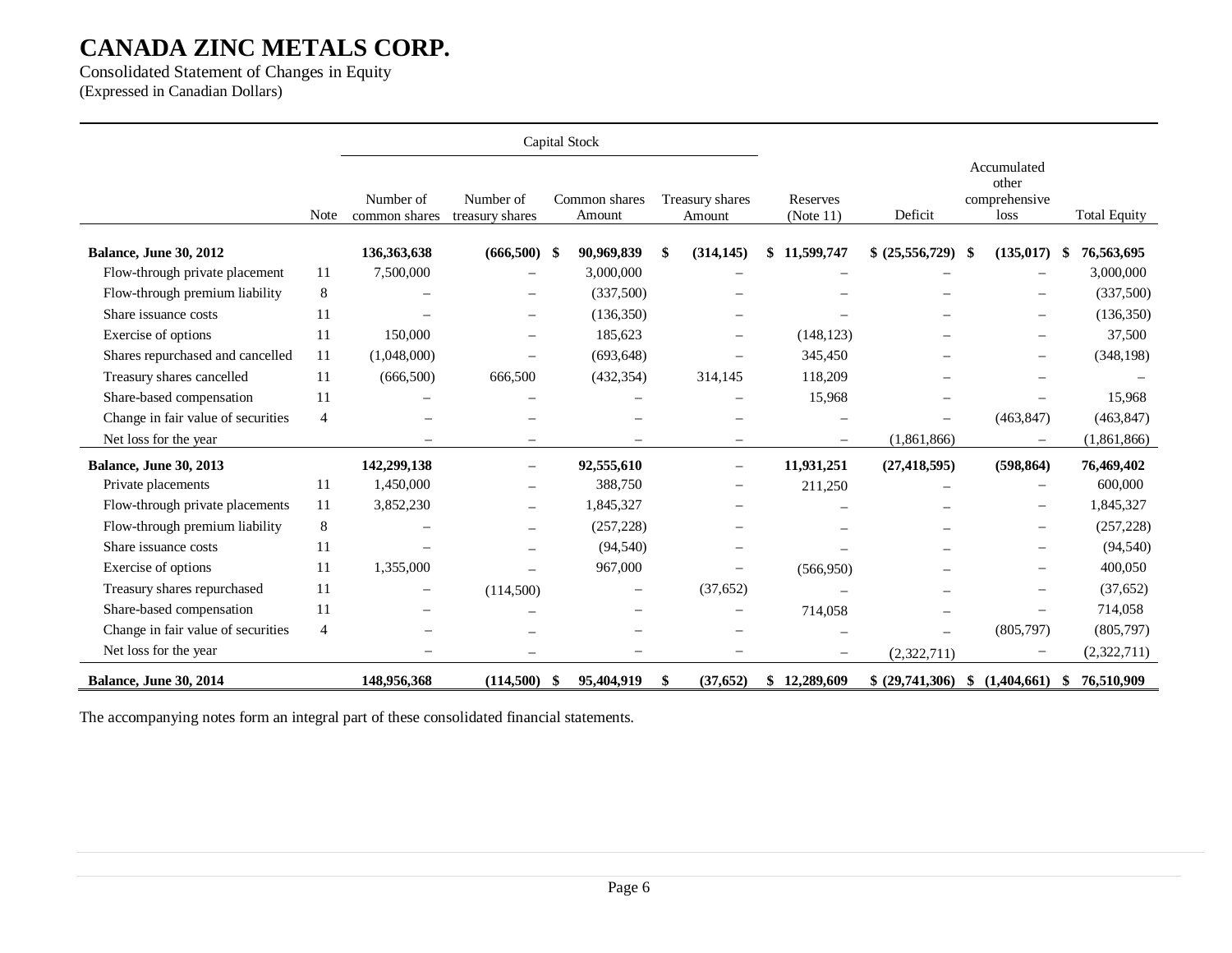Consolidated Statements of Operations and Comprehensive Loss For the years ended June 30, (Expressed in Canadian Dollars)

|                                                                                       | <b>Notes</b> |    | 2014                     |    | 2013                      |
|---------------------------------------------------------------------------------------|--------------|----|--------------------------|----|---------------------------|
| <b>ADMINISTRATION EXPENSES</b>                                                        |              |    |                          |    |                           |
| Administration                                                                        | 14           | \$ | 60,000                   | \$ | 60,000                    |
| <b>Bonuses</b>                                                                        | 14           |    | 50,907                   |    | 63,000                    |
| Consulting                                                                            |              |    | 135,229                  |    | 196,292                   |
| Depreciation                                                                          | 9            |    | 4,938                    |    | 5,659                     |
| Directors fees                                                                        | 14           |    | 50,000                   |    | 50,000                    |
| Flow-through taxes (recovery)                                                         |              |    | (37,781)                 |    | 58,718                    |
| Interest and bank charges:                                                            |              |    |                          |    |                           |
| bank charges<br>$\frac{1}{2}$                                                         |              |    | 2,100                    |    | 2,718                     |
| interest<br>$\blacksquare$                                                            |              |    | 1,523                    |    |                           |
| Investor relations                                                                    |              |    | 118,477                  |    | 185,094                   |
| Management fees                                                                       | 14           |    | 304,000                  |    | 294,000                   |
| Office and miscellaneous                                                              |              |    | 82,607                   |    | 68,072                    |
| Professional fees                                                                     |              |    | 71,960                   |    | 72,461                    |
| Regulatory fees                                                                       |              |    | 14,704                   |    | 9,895                     |
| Rent                                                                                  |              |    | 87,560                   |    | 60,000                    |
| Share-based compensation                                                              | 11           |    | 714,058                  |    | 15,968                    |
| Transfer agent fees                                                                   |              |    | 7,330                    |    | 7,435                     |
| Travel and promotion                                                                  |              |    | 175,935                  |    | 228,674                   |
| Wages and benefits                                                                    |              |    | 485,681                  |    | 406,474                   |
|                                                                                       |              |    |                          |    |                           |
|                                                                                       |              |    | (2,329,228)              |    | (1,784,460)               |
| Interest income                                                                       |              |    | 189,657                  |    | 197,038                   |
| Loss on sale of marketable securities                                                 |              |    | (56, 802)                |    | (40, 451)                 |
| Recovery of exploration expenditures                                                  |              |    | 63,213                   |    |                           |
| Gain on write-off of accounts payable                                                 |              |    | 10,525                   |    |                           |
| Settlement of contract                                                                | 10           |    | (137, 401)               |    |                           |
| Write-off of equipment                                                                |              |    | (377)                    |    |                           |
| Write-off of exploration and evaluation assets                                        |              |    | (92, 281)                |    |                           |
| Other income                                                                          | 10           |    | 18,760                   |    |                           |
|                                                                                       |              |    | (4,706)                  |    | 156,587                   |
|                                                                                       |              |    |                          |    |                           |
| Loss before income taxes                                                              |              |    | (2, 333, 934)            |    | (1,627,873)               |
| Deferred income tax recovery (expense)                                                | 12           |    | 11,223                   |    | (233,993)                 |
| Net loss for the year<br>Adjustment for change in fair value of marketable securities |              |    | (2,322,711)<br>(805,797) |    | (1,861,866)<br>(463, 847) |
| Comprehensive loss for the year                                                       |              | \$ | (3, 128, 508)            | \$ | (2,325,713)               |
| Basic and diluted loss per common share                                               |              | \$ | (0.02)                   | \$ | (0.01)                    |
| Weighted average number of common shares outstanding                                  |              |    |                          |    |                           |
| - basic and diluted                                                                   |              |    | 145,607,600              |    | 139,564,372               |

The accompanying notes form an integral part of these consolidated financial statements.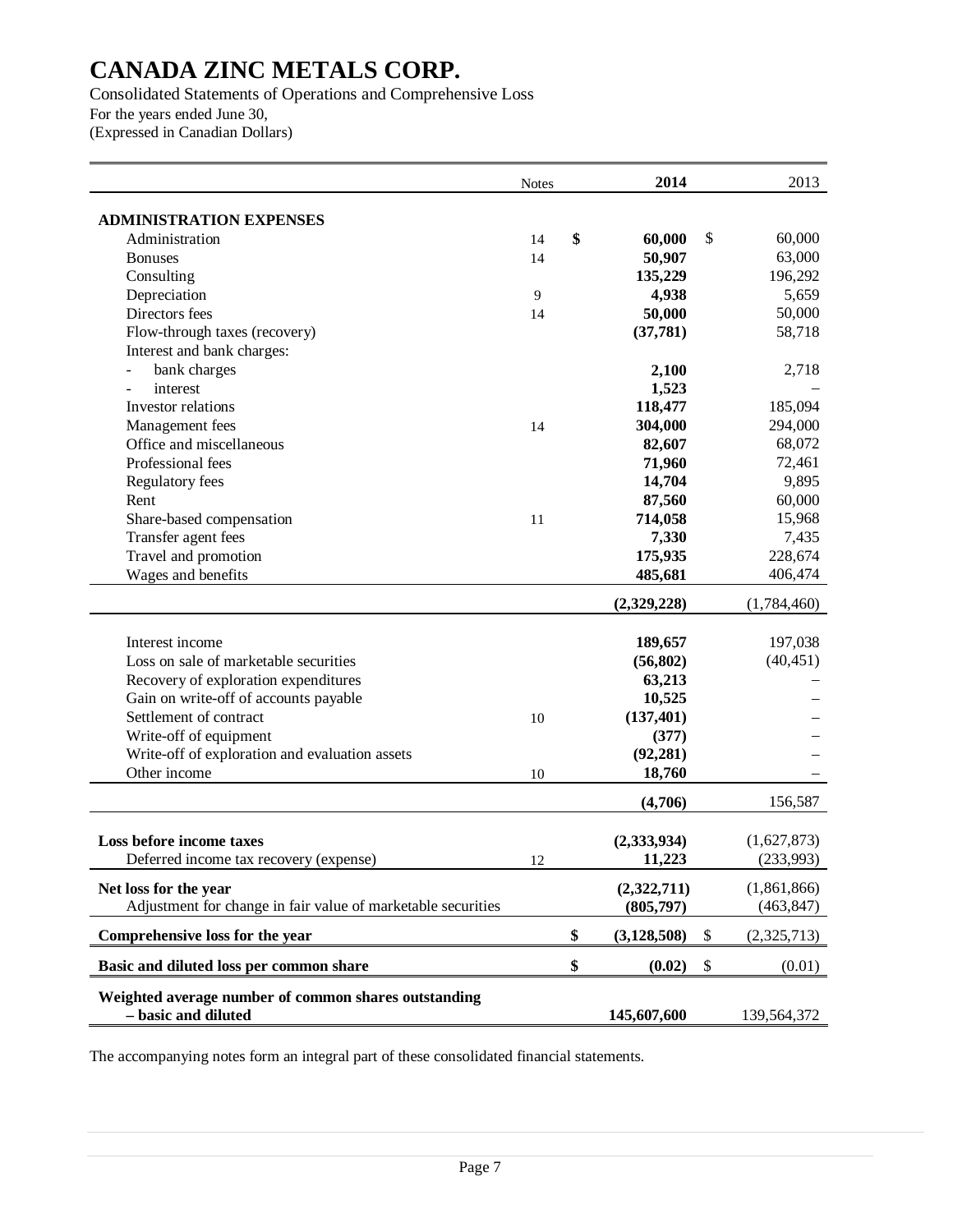Consolidated Statements of Cash Flows For the years ended June 30, (Expressed in Canadian Dollars)

|                                                     | 2014                    | 2013                      |
|-----------------------------------------------------|-------------------------|---------------------------|
| <b>CASH FLOWS FROM OPERATING ACTIVITIES</b>         |                         |                           |
| Net loss for the year                               | \$<br>(2,322,711)<br>\$ | (1,861,866)               |
| Items not affecting cash:                           |                         |                           |
| Depreciation                                        | 4,938                   | 5,659                     |
| Flow-through taxes accrued                          | 5,918                   | 58,718                    |
| Share-based compensation                            | 714,058                 | 15,968                    |
| Loss on sale of marketable securities               | 56,802                  | 40,451                    |
| Write-off of accounts payable                       | (10, 525)               |                           |
| Write-off of equipment                              | 377                     |                           |
| Write-off of exploration and evaluation assets      | 92,281                  |                           |
| Deferred income tax recovery                        | (11,223)                | 233,993                   |
| Settlement of contract                              | 137,401                 |                           |
| Accrued interest on long-term investment            | (1,088)                 |                           |
| Changes in non-cash working capital items:          |                         |                           |
| Decrease (increase) in receivables                  | (68,952)                | 80,559                    |
| Increase in prepaid expenses                        | (22, 932)               | (455)                     |
| Increase (decrease) in due to related parties       | (11, 651)               | 4,836                     |
| Increase (decrease) in accounts payable and accrued | 10,072                  | (18,690)                  |
| liabilities                                         |                         |                           |
| Cash used in operating activities                   | (1,427,235)             | (1,440,827)               |
|                                                     |                         |                           |
| <b>CASH FLOWS FROM INVESTING ACTIVITIES</b>         |                         |                           |
| Marketable securities purchased                     | (83, 890)               | (456, 662)                |
| Marketable securities sold                          | 44,475                  | 127,334                   |
| Refundable deposit                                  | 23,429                  | 23,429                    |
| Long-term investments                               | (1,000,000)             |                           |
| Other assets                                        |                         | (19, 844)                 |
| Equipment and leasehold improvements                | (67,905)                | (142, 505)<br>(1,520,872) |
| Exploration and evaluation asset costs              | (3,316,900)             |                           |
| Settlement of contract                              | (55,000)                |                           |
| METC recovered                                      | 699,606                 |                           |
| Cash used in investing activities                   | (3,756,185)             | (1,989,120)               |
| <b>CASH FLOWS FROM FINANCING ACTIVITIES</b>         |                         |                           |
| Issuance of capital stock, net of issuance costs    | 2,750,837               | 2,901,150                 |
| Common shares repurchased                           | (37, 652)               | (348, 198)                |
| Cash provided by financing activities               | 2,713,185               | 2,552,952                 |
| Change in cash during the year                      | (2,470,235)             | (876,995)                 |
|                                                     |                         |                           |
| Cash, beginning of year                             | 13,028,707              | 13,905,702                |
| Cash, end of year                                   | \$<br>\$<br>10,558,472  | 13,028,707                |

Supplemental disclosure with respect to cash flows (Note 13)

The accompanying notes form an integral part of these consolidated financial statements.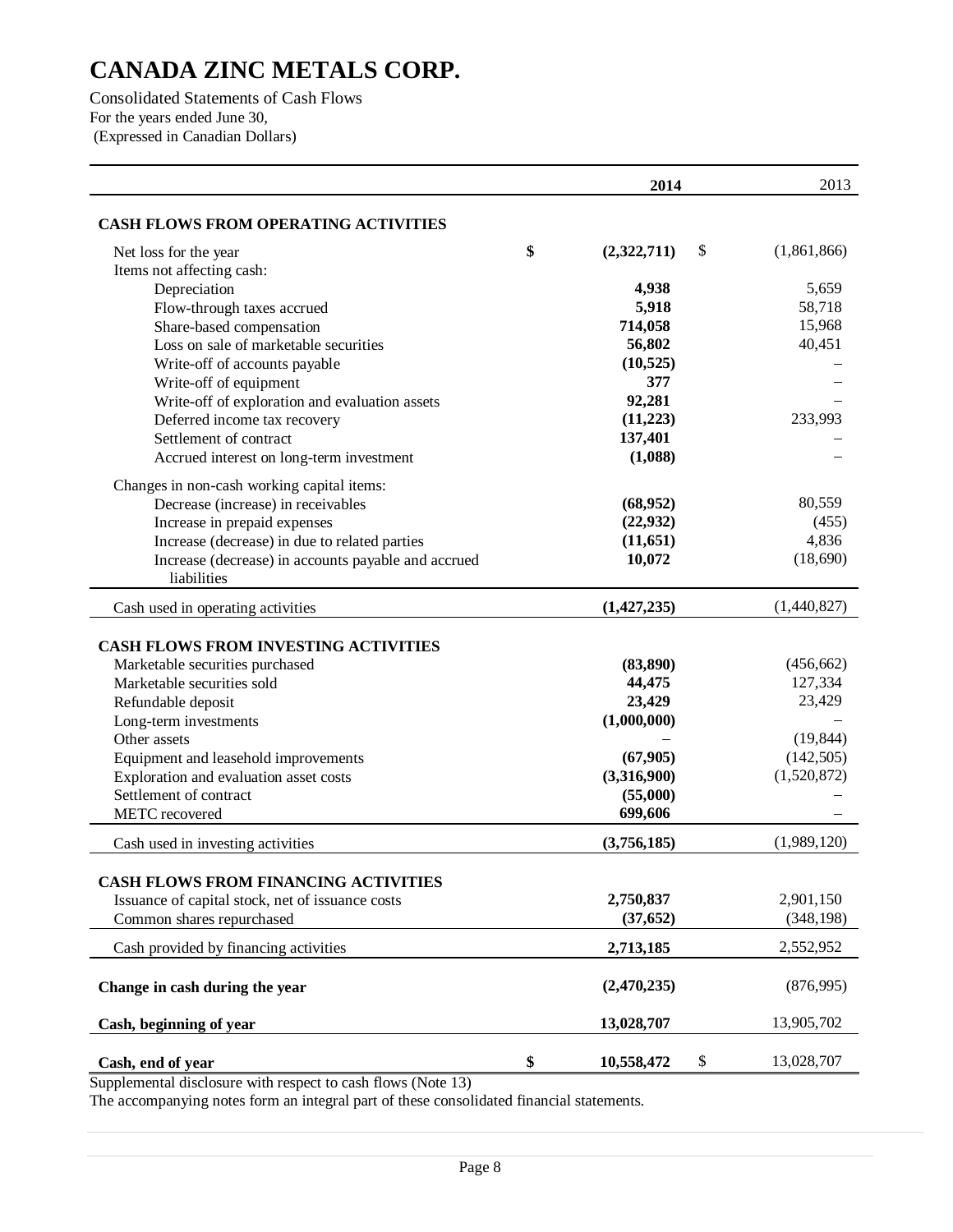Notes to Consolidated Financial Statements For the years ended June 30, 2014 and 2013 (Expressed in Canadian Dollars, unless otherwise stated)

# **1. NATURE AND CONTINUANCE OF OPERATIONS**

Canada Zinc Metals Corp. (the "Company") is incorporated under the laws of the Province of British Columbia. The Company operates in one business segment, that being the exploration and evaluation of resource properties in Canada, and has not yet determined whether these properties contain ore reserves that are economically recoverable. The recoverability of the amounts shown for exploration and evaluation assets is dependent upon the existence of economically recoverable reserves, the ability of the Company to obtain necessary financing to complete their development, and upon future profitable production.

The Company's head office and principal address is Suite 2050-1055 West Georgia Street, PO Box 11121, Royal Centre, Vancouver, BC V6E 3P3. The registered and records office is Suite 700-595 Burrard St., PO Box 49290, Vancouver, BC V7X 1S8.

These consolidated financial statements have been prepared on a going concern basis, which presumes that the Company will be able to realize its assets and discharge its liabilities in the normal course of business for the foreseeable future. The Company has incurred losses since its inception and the ability of the Company to continue as a going-concern depends upon its ability to raise adequate financing and to commence profitable operations in the future.

While the Company has been successful in obtaining its required financing in the past, mainly through the issuance of equity capital, there is no assurance that such financing will be available or be available on favorable terms. An inability to raise additional financing may impact the future assessment of the Company as a going concern. The consolidated financial statements do not include adjustments to amounts and classifications of assets and liabilities that might be necessary should the Company be unable to continue operations.

At June 30, 2014, the Company has a positive cash working capital position of \$10,510,871 (2013 - \$14,625,726). Management believes the Company has sufficient working capital to maintain its operations and its activities for the next fiscal year.

# **2. SIGNIFICANT ACCOUNTING POLICIES AND BASIS OF PREPARATION**

These financial statements were authorized for issue on October 27, 2014 by the directors of the Company.

### *Statement of compliance*

These consolidated financial statements, including comparatives, have been prepared in accordance with International Financial Reporting Standards ("IFRS") as issued by the International Accounting Standards Board ("IASB") and Interpretations issued by the International Financial Reporting Interpretations Committee ("IFRIC").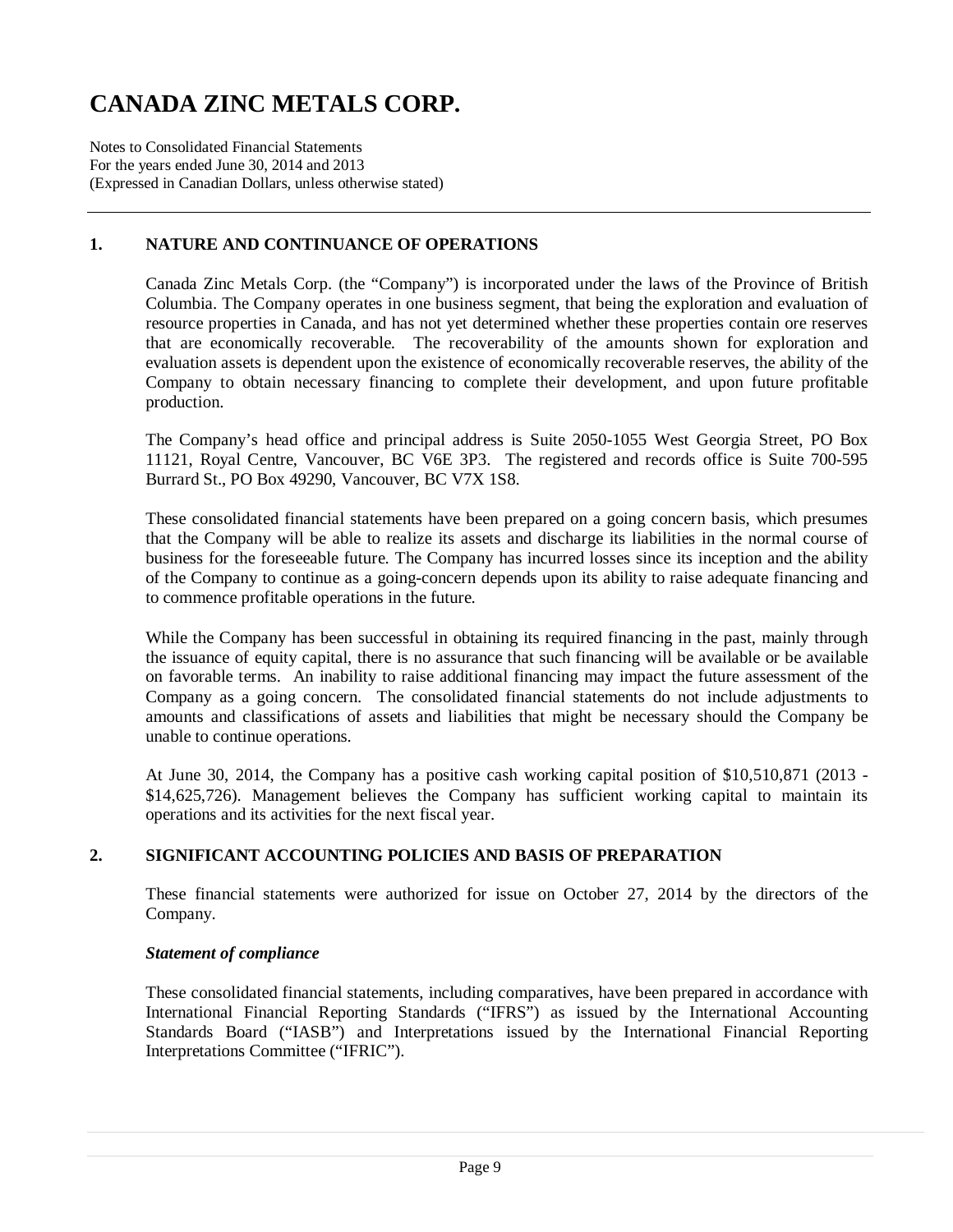Notes to Consolidated Financial Statements For the years ended June 30, 2014 and 2013 (Expressed in Canadian Dollars, unless otherwise stated)

### **2. SIGNIFICANT ACCOUNTING POLICIES AND BASIS OF PREPARATION** (cont'd)

#### *Basis of presentation*

The consolidated financial statements of the Company have been prepared on an accrual basis except for certain cash flow information, and are based on historical costs, except for certain financial instruments classified as financial instruments at fair value through profit and loss or available-for-sale which are stated at their fair value. The consolidated financial statements are presented in Canadian dollars unless otherwise noted, which is also the functional currency of the Company and its subsidiary.

#### *Principles of consolidation*

These consolidated financial statements include amounts of the Company and its wholly owned subsidiary Ecstall Mining Corp. ("Ecstall"), a company incorporated under the laws of the Province of British Columbia and engaged in the exploration and evaluation of resource properties.

Subsidiaries are corporations in which the Company is able to control the financial operating, investing and financing activities and policies, which is the authority usually connected with holding majority voting rights. The consolidated financial statements include the accounts of the Company and its controlled entity from the date on which control was acquired. Ecstall uses the same reporting period and the same accounting policies as the Company.

All inter-entity balances and transactions, including unrealized profits and losses arising from intercompany transactions, have been eliminated in full on consolidation.

#### *Significant accounting judgements, estimates and assumptions*

The preparation of financial statements in conformity with IFRS requires management to make judgments, estimates and assumptions that affect the reported amount of assets and liabilities and the disclosure of contingent liabilities at the date of the financial statements and the reported amount of expenses during the reporting period.

Estimates and assumptions are continuously evaluated and are based on management's experience and other factors, including expectations of future events that are believed to be reasonable under the circumstances. However, actual outcomes can differ from these estimates.

#### **Critical judgments**

The preparation of our consolidated financial statements requires us to make judgments regarding the going concern of the Company as discussed in Note 1.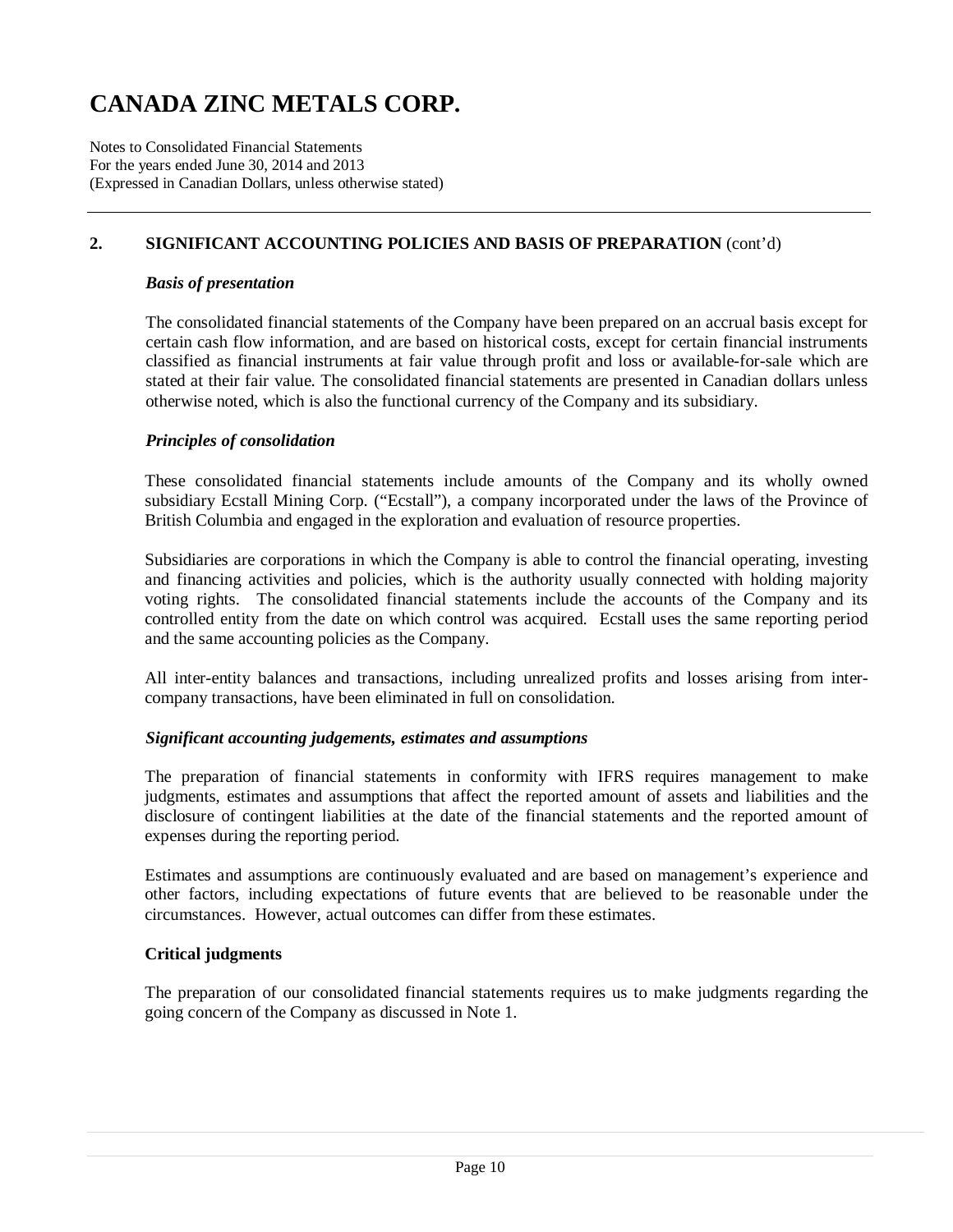Notes to Consolidated Financial Statements For the years ended June 30, 2014 and 2013 (Expressed in Canadian Dollars, unless otherwise stated)

# **2. SIGNIFICANT ACCOUNTING POLICIES AND BASIS OF PREPARATION** (cont'd)

*Significant accounting judgements, estimates and assumptions (cont'd)*

#### **Key Sources of Estimation Uncertainty**

Significant estimates made by management affecting our consolidated financial statements include:

#### *Share-based compensation*

We measure our share-based compensation expense by reference to the fair value of the stock options at the date at which they are granted. Estimating fair value for granted stock options requires determining the most appropriate valuation model which is dependent on the terms and conditions of the grant. This estimate also requires determining the most appropriate inputs to the valuation model including the expected life of the option, volatility, dividend yield, and rate of forfeitures and making assumption about them. The value of the share-based compensation expense for the year along with the assumptions and model used for estimating fair value for share-based compensation transactions are disclosed in Note 11.

#### *Financial instruments*

The fair values of financial instruments are estimated based upon market and third party inputs. These estimates are subject to change with fluctuations in commodity prices, interest rates, foreign currency exchange rates and estimates of non-performance risk.

#### *Deferred tax assets & liabilities*

The measurement of deferred income tax provision is subject to uncertainty associated with the timing of future events and changes in legislation, tax rates and interpretations by tax authorities. The estimation of taxes includes evaluating the recoverability of deferred tax assets based on an assessment of the Company's ability to utilize the underlying future tax deductions against future taxable income prior to expiry of those deductions. Management assesses whether it is probable that some or all of the deferred income tax assets will not be realized. The ultimate realization of deferred tax assets is dependent upon the generation of future taxable income, which in turn is dependent upon the successful operations of the Company. To the extent that management's assessment of the Company's ability to utilize future tax deductions changes, the Company would be required to recognize more or fewer deferred tax assets, and deferred tax provisions or recoveries could be affected.

#### *Useful life of equipment and leasehold improvements*

Each significant component of an item of Equipment and Leasehold improvements is depreciated over its estimated useful life. Estimated useful lives are determined based on current facts and past experience, and take into consideration the anticipated physical life of the asset, existing long-term sales agreements and contracts, current and forecasted demand, the potential for technological obsolescence, and regulations.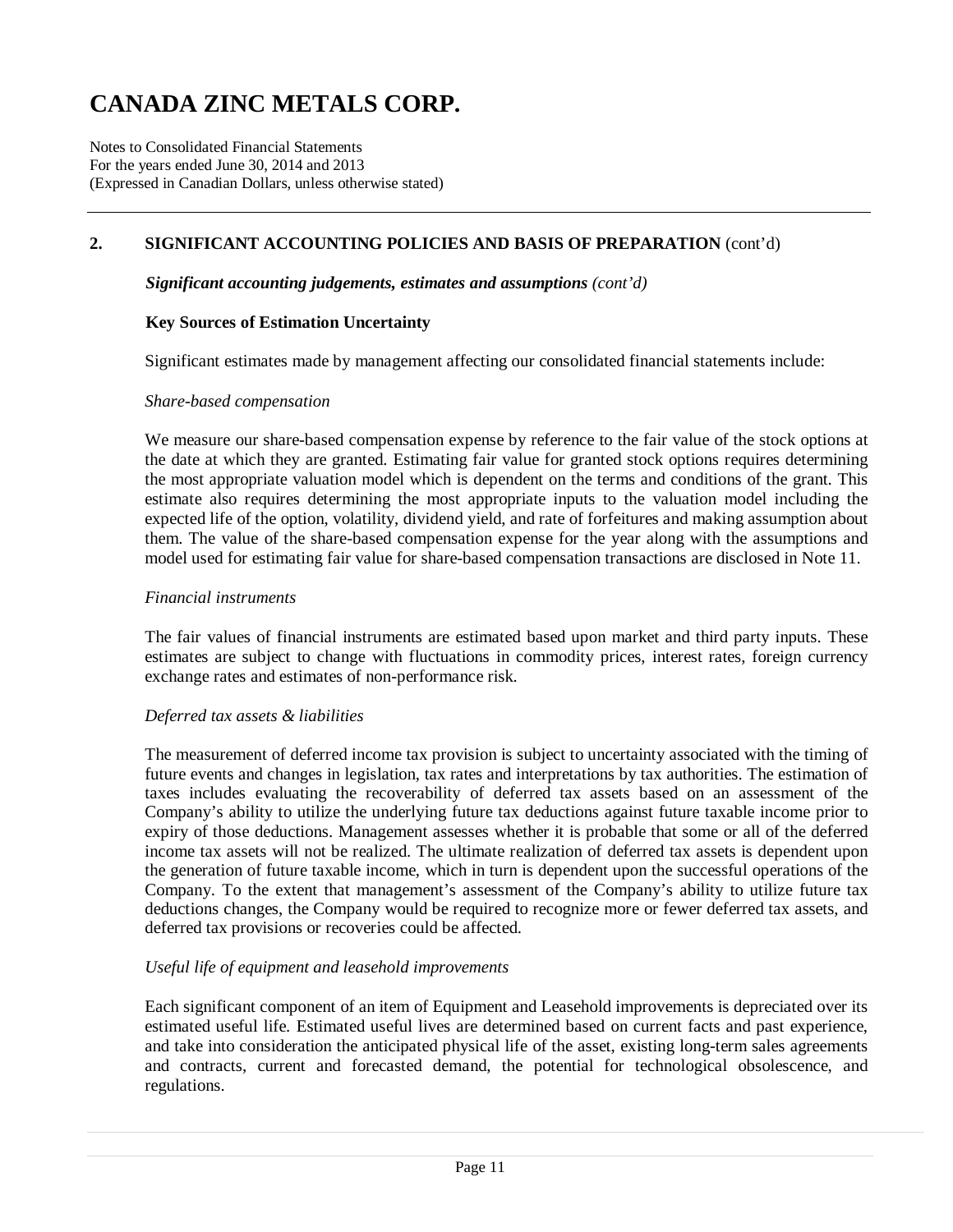Notes to Consolidated Financial Statements For the years ended June 30, 2014 and 2013 (Expressed in Canadian Dollars, unless otherwise stated)

### **2. SIGNIFICANT ACCOUNTING POLICIES AND BASIS OF PREPARATION** (cont'd)

*Carrying value and recoverability of exploration and evaluation assets* 

The carrying amount of Company's exploration and evaluation assets does not necessarily represent present or future values, and the Company's exploration and evaluation assets have been accounted for under the assumption that the carrying amount will be recoverable. Recoverability is dependent on various factors, including the discovery of economically recoverable reserves, the ability of the Company to obtain the necessary financing to complete the development and upon future profitable production or proceeds from the disposition of the mineral properties themselves. Additionally, there are numerous geological, economic, environmental and regulatory factors and uncertainties that could impact management's assessment as to the overall viability of its properties or to the ability to generate future cash flows necessary to cover or exceed the carrying value of the Company's exploration and evaluation assets.

#### *Financial instruments*

All financial instruments are initially recognized at fair value on the statement of financial position. The Company has classified each financial instrument into one of the following categories: (1) financial assets or liabilities at fair value through profit or loss ("FVTPL"), (2) loans and receivables, (3) available-for-sale financial assets, (4) held-to-maturity financial assets, and (5) other financial liabilities. Subsequent measurement of financial instruments is based on their classification.

Financial assets and liabilities at FVTPL are subsequently measured at fair value with changes in those fair values recognized in net earnings. "Available-for-sale" financial assets are subsequently measured at fair value with changes in fair value recognized in other comprehensive income (loss), net of tax. "Heldto-maturity" financial assets, "loans and receivables", and "other financial liabilities" are subsequently measured at amortized cost using the effective interest method.

#### Fair value hierarchy

The Company uses the following hierarchy for determining and disclosing the fair value of the financial instruments by valuation technique:

i) Level 1 – Applies to assets or liabilities for which there are quoted prices in active markets for identical assets or liabilities.

ii) Level 2 – Applies to assets or liabilities for which there are inputs other than quoted prices included in Level 1 that are observable for the asset or liability, either directly such as quoted prices for similar assets or liabilities in active markets or indirectly such as quoted prices for identical assets or liabilities in markets with insufficient volume or infrequent transactions.

iii) Level 3 – Applies to assets or liabilities for which there are unobservable market data.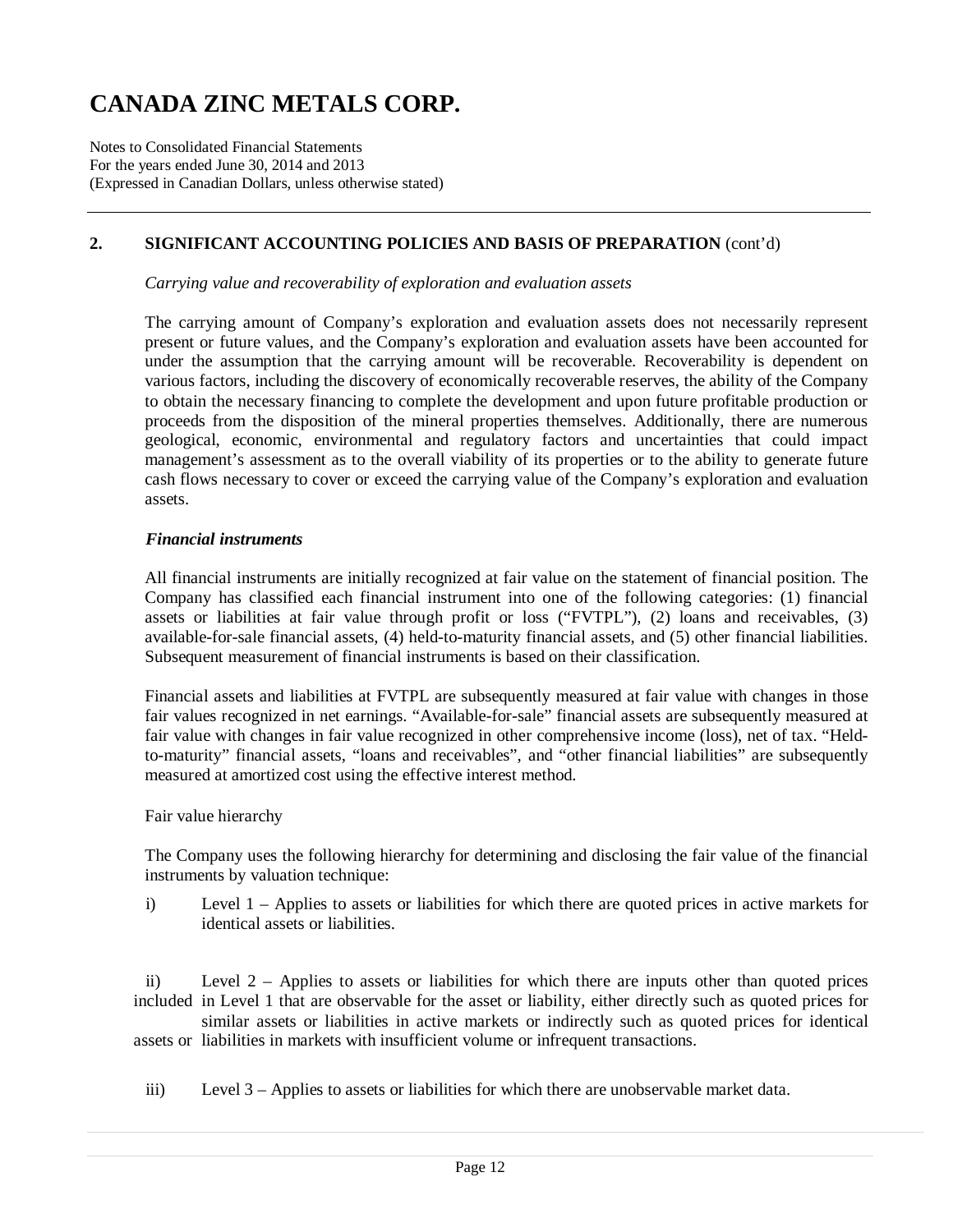Notes to Consolidated Financial Statements For the years ended June 30, 2014 and 2013 (Expressed in Canadian Dollars, unless otherwise stated)

### **2. SIGNIFICANT ACCOUNTING POLICIES AND BASIS OF PREPARATION** (cont'd)

#### *Financial instruments* (cont'd)

Cash and cash equivalents, long-term investment and marketable securities have been measured at fair value using Level 1 inputs.

The Company has classified its cash and long-term investment as at FVTPL. Marketable securities are classified as available-for-sale. Receivables (excluding GST receivable), and refundable deposit are classified as loans and receivables and trade payables and accrued liabilities, and due to related parties are classified as other financial liabilities, all of which are measured at amortized cost.

|                                        | Loans &<br>receivables |                          | Available for<br>sale |         | Fair Value<br>through Profit<br>or Loss |            | <i>Other</i><br>financial<br>liabilities |         |
|----------------------------------------|------------------------|--------------------------|-----------------------|---------|-----------------------------------------|------------|------------------------------------------|---------|
| <b>Financial assets</b>                |                        |                          |                       |         |                                         |            |                                          |         |
| Cash                                   | \$                     | $\overline{\phantom{0}}$ | \$                    |         | \$                                      | 10,558,472 | -S                                       |         |
| Receivables                            |                        | 60,187                   |                       |         |                                         |            |                                          |         |
| Marketable securities                  |                        |                          |                       | 255,796 |                                         |            |                                          |         |
| Long-term investment                   |                        |                          |                       |         |                                         | 1,001,088  |                                          |         |
| Refundable deposit                     |                        | 121,858                  |                       |         |                                         |            |                                          |         |
| <b>Financial liabilities</b>           |                        |                          |                       |         |                                         |            |                                          |         |
| Trade payables and accrued liabilities |                        |                          |                       |         |                                         |            |                                          | 745,191 |
|                                        | \$                     | 182,045                  | \$                    | 255,796 | S                                       | 11,559,560 | \$.                                      | 745,191 |

The Company's financial instruments at June 30, 2014 are as follows:

Unless otherwise disclosed their carrying values approximate their fair values due to the short term nature of these instruments.

#### *Equipment and leasehold Improvements*

Equipment and leasehold improvements are recorded at cost less accumulated depreciation and impairment charges. Such cost consists of the purchase price, any costs directly attributable to bringing the equipment to the location and condition necessary for its intended use. Depreciation of equipment and leasehold improvements is calculated over the estimated useful lives as follows:

| Camp equipment and fixtures    | 25%     | declining balance method |
|--------------------------------|---------|--------------------------|
| Camp upgrades                  | 25%     | declining balance method |
| Computers                      | 30-55%  | declining balance method |
| Office equipment and furniture | 20%     | declining balance method |
| Office leasehold improvements  | 5 years | straight-line method     |
| License                        | 55%     | declining balance method |
| Vehicle                        | 30%     | declining balance method |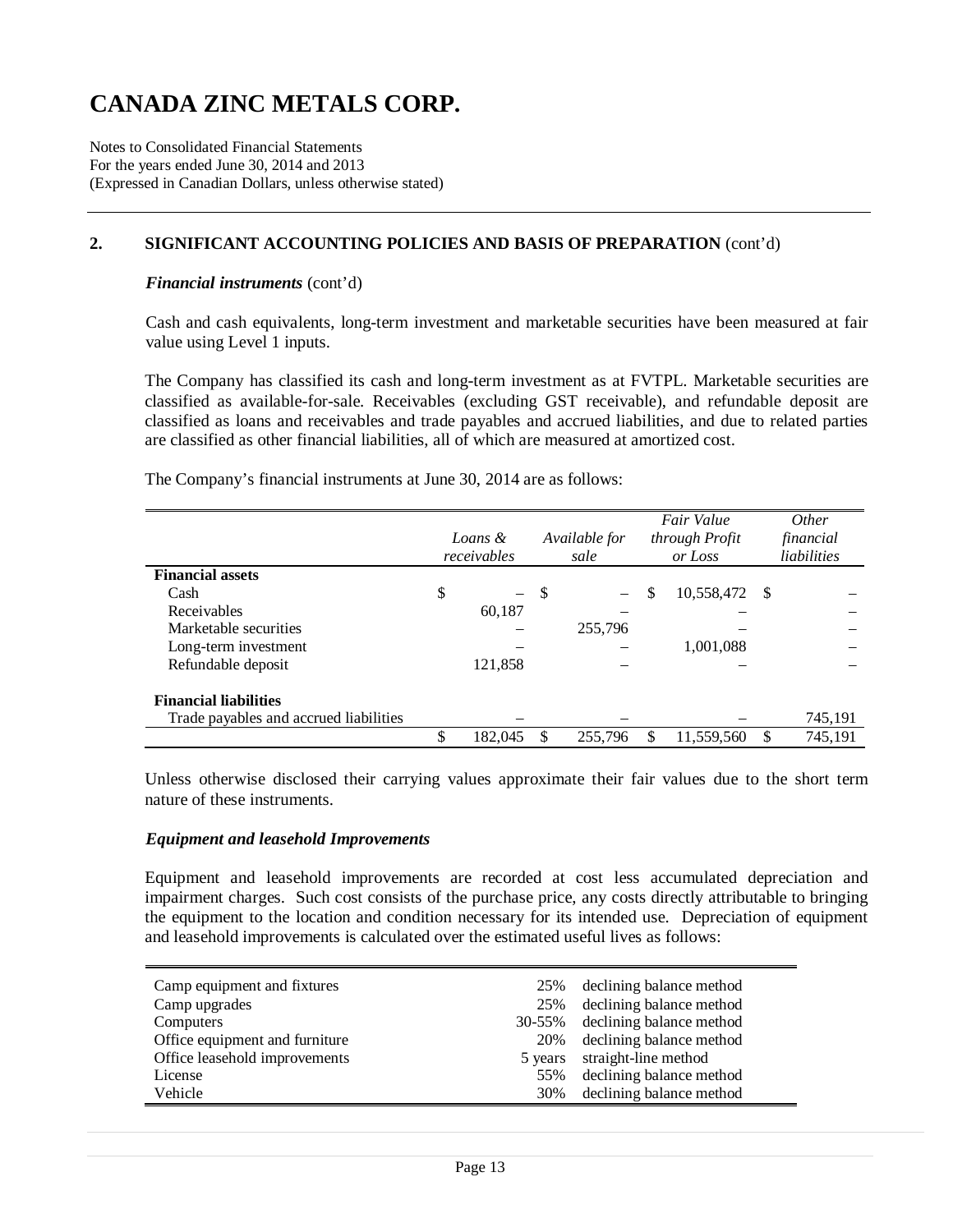Notes to Consolidated Financial Statements For the years ended June 30, 2014 and 2013 (Expressed in Canadian Dollars, unless otherwise stated)

### **2. SIGNIFICANT ACCOUNTING POLICIES AND BASIS OF PREPARATION** (cont'd)

#### *Equipment and leasehold Improvements* (cont'd)

In the year of acquisition, only one-half of the depreciation is recorded.

The depreciation of camp equipment and fixtures and camp upgrades is capitalized to exploration and evaluation assets.

Where an item of equipment and leasehold improvements comprises significant components with different useful lives, the components are accounted for as separate items of equipment and leasehold improvements. The cost of replacing part of an item within equipment and leasehold improvements is recognized when the cost is incurred if it is probable that the future economic benefits will flow to the group and the cost of the item can be measured reliably. The carrying amount of the part that has been replaced is expensed. All other costs are recognized as an expense as incurred.

#### *Exploration and evaluation assets*

Exploration and evaluation expenditures are capitalized once the legal right to explore a property has been acquired. Exploration and evaluation assets are recorded at cost less accumulated impairment losses. Direct costs related to the acquisition, exploration and evaluation of exploration and evaluation assets are capitalized until the commercial viability of the asset is established, at which time the capitalized costs are reclassified to mineral properties under development. To the extent that the expenditures are spent to establish ore reserves within the rights to explore, the Company will consider those costs as intangible assets in nature. The depreciation of a capital asset in connection with exploring or evaluating a property of this nature will be included in the cost of the intangible asset.

When a project is deemed to no longer have commercially viable prospects to the Company, exploration and evaluation expenditures in respect of the project are deemed to be impaired. As a result, those exploration and expenditure costs, in excess of estimated recoveries, are written off to the statement of operations and comprehensive loss.

Management reviews the facts and circumstances suggesting if the carrying amount of the exploration and evaluation assets exceeds their recoverable amount on a regular basis.

Exploration costs renounced to shareholders due to flow-through share subscription agreements remain capitalized; however, for income tax purposes the Company has no right to claim these costs as tax deductible expenses.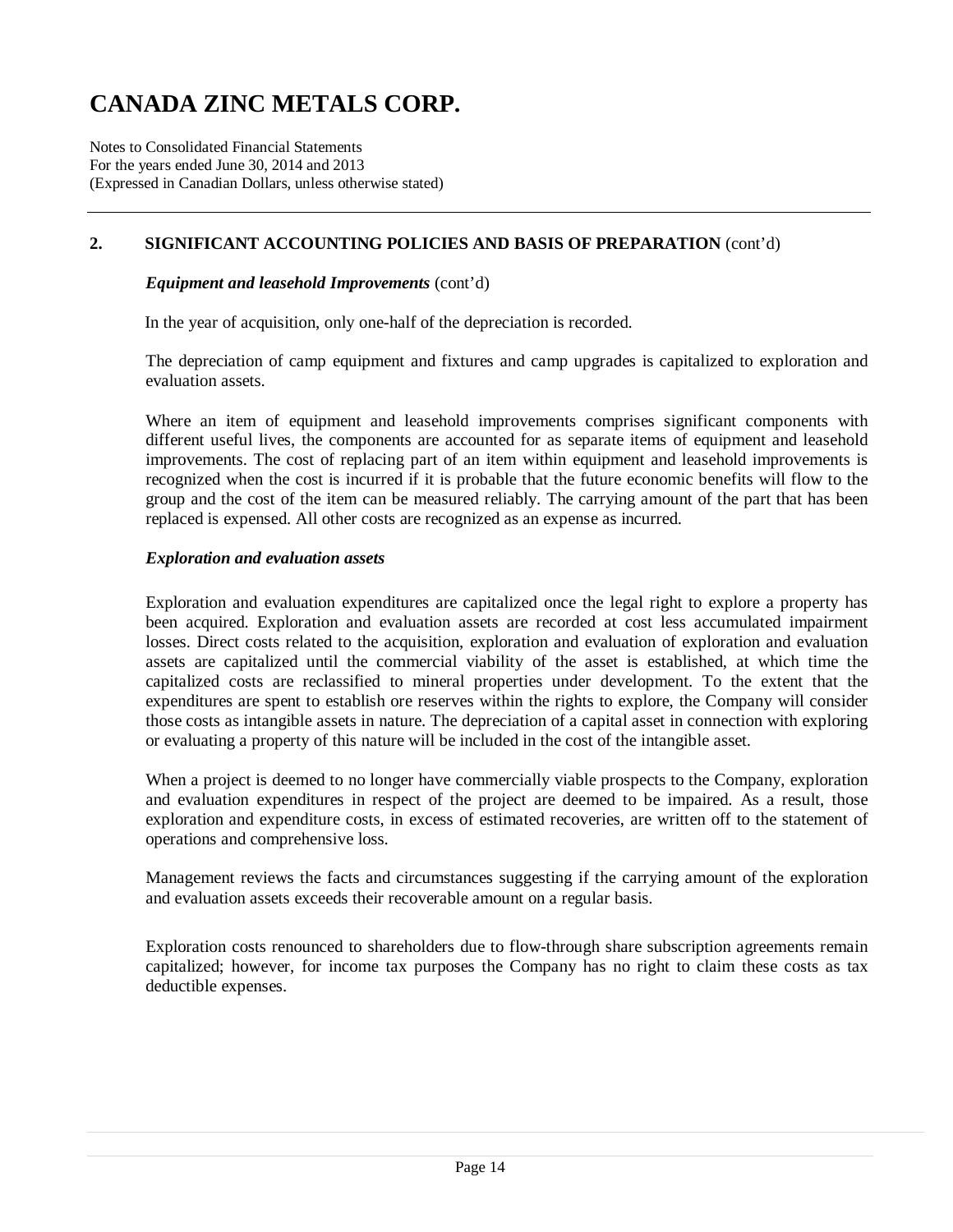Notes to Consolidated Financial Statements For the years ended June 30, 2014 and 2013 (Expressed in Canadian Dollars, unless otherwise stated)

### **2. SIGNIFICANT ACCOUNTING POLICIES AND BASIS OF PREPARATION** (cont'd)

#### *METC recoverable*

Mining exploration tax credits from the Government of British Columbia for certain exploration expenditures incurred in British Columbia are treated as a reduction of the exploration costs of the respective resource property.

#### *Impairment*

An impairment loss is recognized when the carrying amount of an asset, or its cash generating unit ("CGU"), exceeds its recoverable amount. A CGU is the smallest identifiable group of assets that generates cash inflows that are largely independent of the cash inflows from other assets or groups of assets. Impairment losses are recognized in profit and loss for the period. Impairment losses recognized in respect of CGUs are allocated first to reduce the carrying amount of any goodwill allocated to CGUs and then to reduce the carrying amount of the other assets in the unit on a pro-rata basis.

The recoverable amount of assets is the greater of an asset's fair value less cost to sell and value in use. In assessing value in use, the estimated future cash flows are discounted to their present value using a pre-tax discount rate that reflects the current market assessments of the time value of money and the risks specific to the asset. For an asset that does not generate cash inflows largely independent of those from other assets, the recoverable amount is determined for the cash-generating unit to which the asset belongs.

An impairment loss is only reversed if there is an indication that the impairment loss may no longer exist and

there has been a change in the estimates used to determine the recoverable amount, however, not to an amount higher than the carrying amount that would have been determined had no impairment loss been recognized in previous years.

Assets that have an indefinite useful life are not subject to amortization and are tested annually for impairment.

### *Flow-through shares*

Canadian tax legislation permits a company to issue securities referred as flow-through shares whereby the deduction for tax purposes relating to qualified resource expenditures is claimed by the investors rather than the Company. The Company accounts for flow-through shares whereby the premium, if any, paid for the flow-through share in excess of the market value of the shares without a flow-through feature at the time of issue is initially recorded to flow-through premium liability and then included in profit or loss, as a deferred income tax recovery, at the same time the qualifying expenditures are made.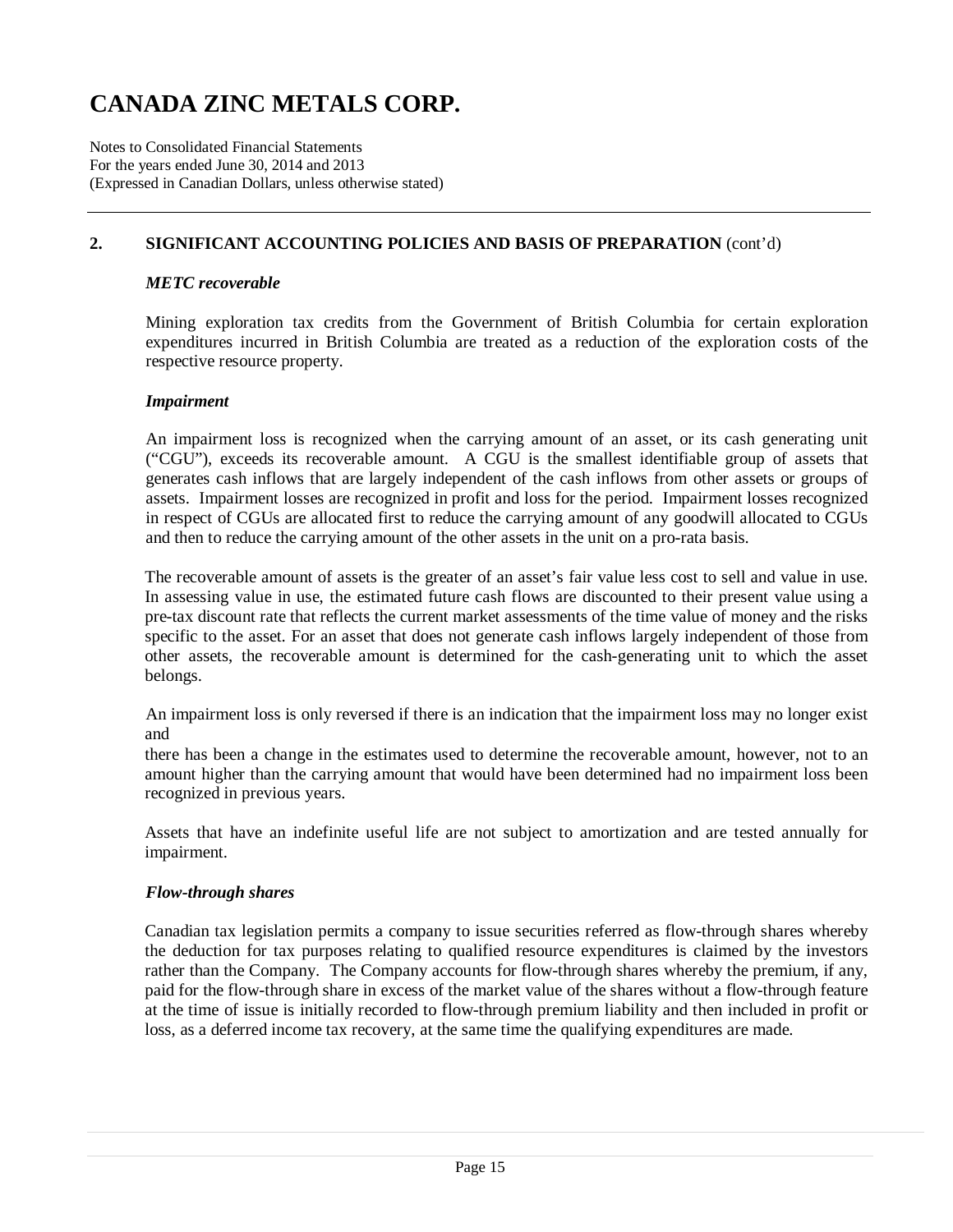Notes to Consolidated Financial Statements For the years ended June 30, 2014 and 2013 (Expressed in Canadian Dollars, unless otherwise stated)

### **2. SIGNIFICANT ACCOUNTING POLICIES AND BASIS OF PREPARATION** (cont'd)

#### *Provisions*

Provisions are recorded when a present legal or constructive obligation exists as a result of past events where it is probable that an outflow of resources embodying economic benefits will be required to settle the obligation, and a reliable estimate of the amount of the obligation can be made.

The amount recognized as a provision is the best estimate of the consideration required to settle the present obligation at the reporting date, taking into account the risks and uncertainties surrounding the obligation and discount rates. Where a provision is measured using the cash flows estimated to settle the present obligation, its carrying amount is the present value of those cash flows discounted for the market discount rate.

Over time the discounted liability is increased for the changes in the present value based on the current market discount rates and liability risks. When some or all of the economic benefits required to settle a provision are expected to be recovered from a third party, the receivable is recognized as an asset if it is virtually certain that reimbursement will be received and the amount receivable can be measured reliably.

Changes in closure and reclamation estimates are accounted for as a change in the corresponding capitalized cost.

The Company has no significant provisions for the periods presented.

### *Capital stock*

Common shares are classified as equity. Incremental costs directly attributable to the issue of common shares and stock options are recognized as a deduction from equity. Common shares issued for consideration other than cash, are valued based on their market value at the date the shares are issued.

The Company has adopted a residual value method with respect to the measurement of shares and warrants issued as private placement units. The residual value method first allocates value to the more easily measurable component based on fair value and then the residual value, if any, to the less easily measurable component. The Company considers the fair value of common shares issued in the private placements to be the more easily measurable component and the common shares are valued at their fair value, as determined by the closing market price on the announcement date. The balance, if any, is allocated to the attached warrants. Any fair value attributed to the warrants is recorded as reserves.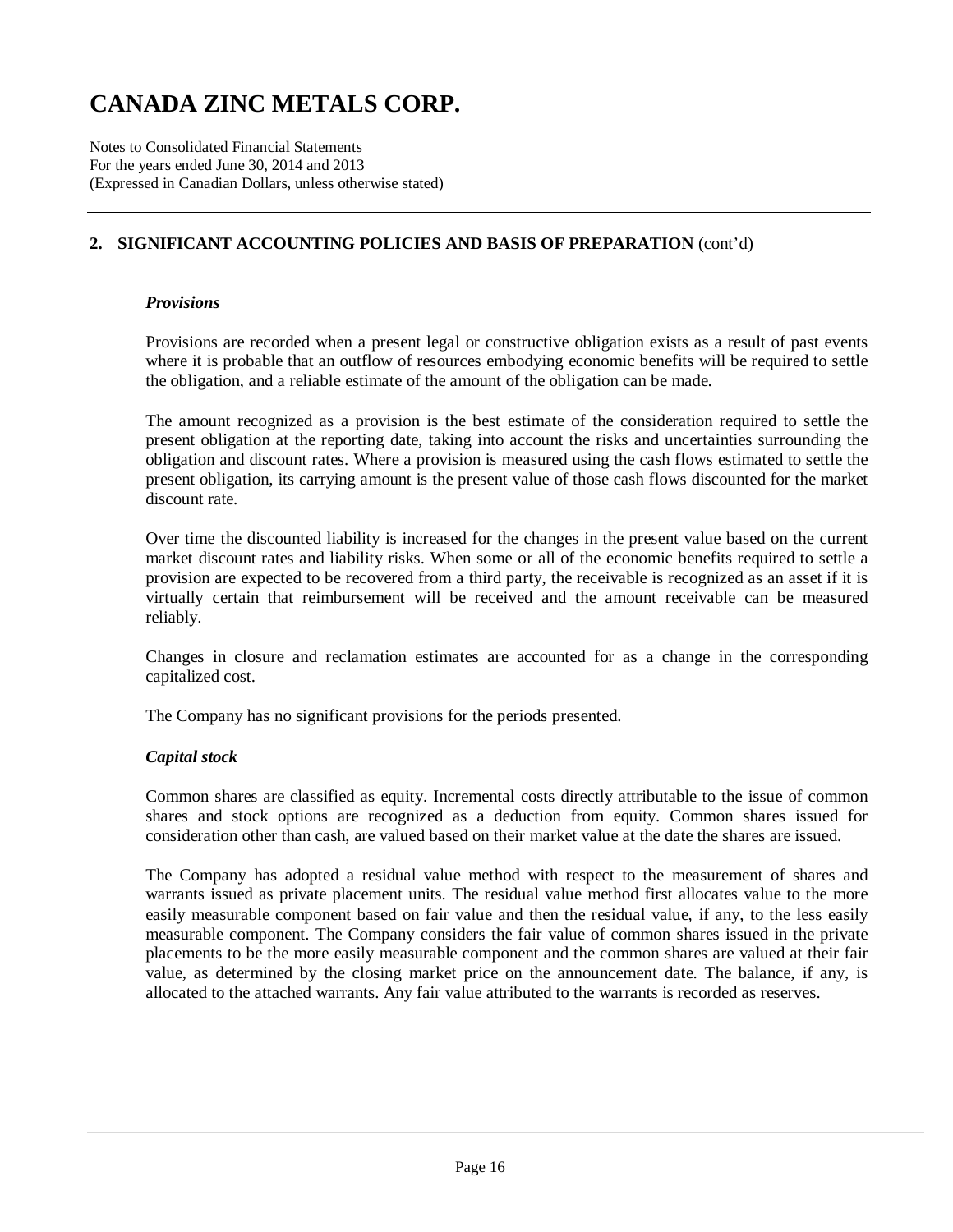Notes to Consolidated Financial Statements For the years ended June 30, 2014 and 2013 (Expressed in Canadian Dollars, unless otherwise stated)

### **2. SIGNIFICANT ACCOUNTING POLICIES AND BASIS OF PREPARATION** (cont'd)

#### *Share-based compensation*

The Company operates an employee share option plan. The fair value of share-based compensation to employees is measured at grant date using the Black-Scholes option pricing model, and is recognized over the vesting period using the graded vesting method. The fair value of share-based compensation to non-employees is measured at the date the goods or services are received, at either the fair value of the goods or services received or the fair value of the equity instruments issued using the Black-Scholes option pricing model, if the fair value of the goods or services received cannot be readily measured.

For both employees and non-employees, the fair value is recognized as an expense with a corresponding increase in reserves. The amount recognized as expense is adjusted to reflect the number of share options expected to vest. For share options granted with vesting terms conditional upon the achievement of a performance condition, and the performance condition is not a market condition, the Company revises its estimates of the length of the vesting period, if necessary, when information arises that indicates that the length of the vesting period differs from previous estimates. When this occurs, the change in estimate is accounted for prospectively.

### *Income taxes*

Income tax expense comprises current and deferred tax. Income tax is recognized in the statement of operations and comprehensive loss except to the extent that it relates to items recognized directly in equity. Current tax expense is the expected tax payable on taxable income for the year, using tax rates enacted or substantively enacted at period end, adjusted for amendments to tax payable with regards to previous years.

Deferred tax is recorded using the liability method, providing for temporary differences, between the carrying amounts of assets and liabilities for financial reporting purposes and the amounts used for taxation purposes.

Temporary differences are not provided for relating to goodwill not deductible for tax purposes, the initial recognition of assets or liabilities that affect neither accounting nor taxable loss, nor differences relating to investments in subsidiaries to the extent that they will probably not reverse in the foreseeable future. The amount of deferred tax provided is based on the expected manner of realization or settlement of the carrying amount of assets and liabilities, using tax rates enacted or substantively enacted at the reporting date.

A deferred tax asset is recognized only to the extent that it is probable that future taxable profits will be available against which the asset can be utilized.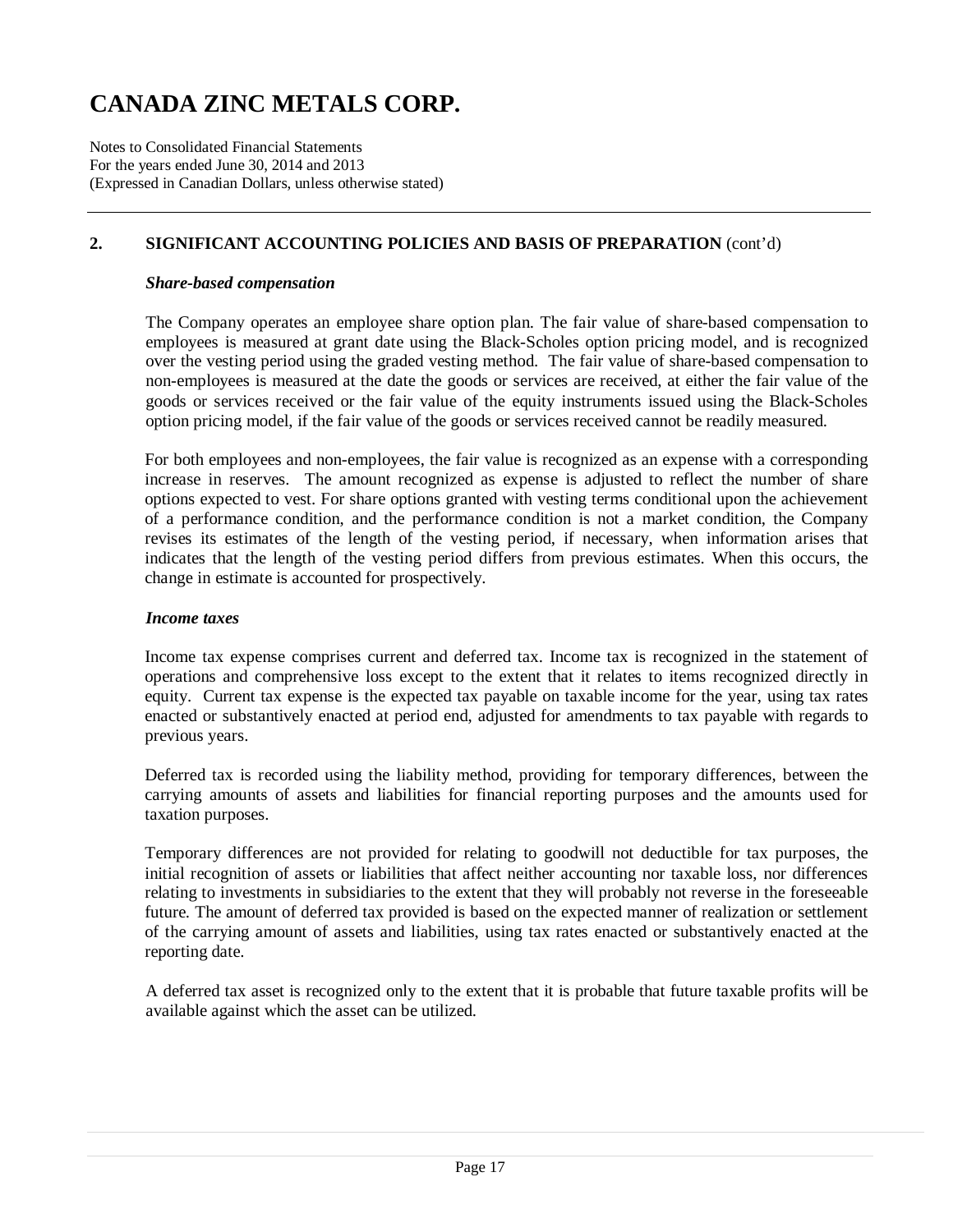Notes to Consolidated Financial Statements For the years ended June 30, 2014 and 2013 (Expressed in Canadian Dollars, unless otherwise stated)

# **2. SIGNIFICANT ACCOUNTING POLICIES AND BASIS OF PREPARATION** (cont'd)

#### *Loss per share*

Loss per share is computed by dividing net loss available to common shareholders by the weighted average number of shares outstanding during the reporting period. Diluted loss per share is computed similar to basic loss per share except that the weighted average shares outstanding are increased to include additional shares for the assumed exercise of share options and warrants, if dilutive. The number of additional shares is calculated by assuming that outstanding share options and warrants were exercised and that the proceeds from such exercises were used to acquire common stock at the average market price during the reporting periods.

#### *Comprehensive loss*

Comprehensive loss consists of net loss and other comprehensive loss and represents the change in equity which results from transactions and events from sources other than the Company's shareholders. For the periods presented, comprehensive loss includes holding gains and losses from financial instruments classified as available-for-sale.

#### *New standards adopted during the year*

Effective July 1, 2013, the following standards were adopted but have had no material impact on the consolidated financial statements:

- IAS 1 (Amendment): This standard is amended to change the disclosure of items presented in OCI, including a requirement to separate items presented in OCI into two groups based on whether or not they may be recycled to profit or loss in the future.
- IFRS 7 (Amendment): This standard is amended to enhance disclosure requirements related to offsetting of financial assets and financial liabilities.
- IFRS 10: New standard to establish principles for the presentation and preparation of consolidated financial statements.
- IFRS 11: New standard to account for the rights and obligations in accordance with a joint agreement.
- IFRS 12: New standard for the disclosure of interests in other entities not within the scope of IFRS 9 / IAS 39.
- IFRS 13: New standard on the measurement and disclosure of fair value.
- IAS 27 (Amendment): As a result of the issue of IFRS 10, IFRS 11 and IFRS 12. IAS 27 deals solely with separate financial statements.
- IAS 28 (Amendment): New standard issued that supersedes IAS 28 (2003) to prescribe the application of the equity method to investments in associates and joint ventures.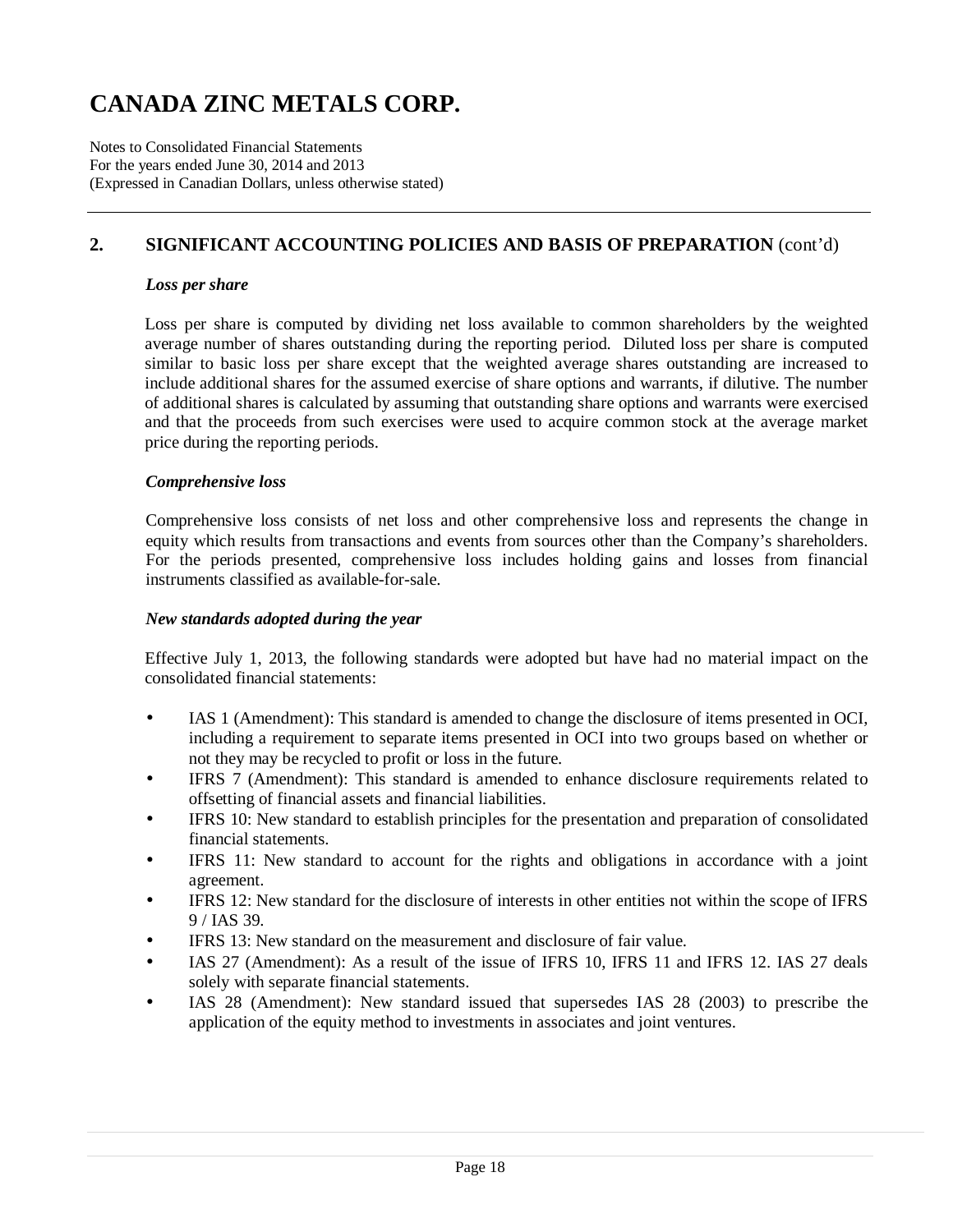Notes to Consolidated Financial Statements For the years ended June 30, 2014 and 2013 (Expressed in Canadian Dollars, unless otherwise stated)

### **2. SIGNIFICANT ACCOUNTING POLICIES AND BASIS OF PREPARATION** (cont'd)

#### *New standards and interpretations not yet adopted*

Certain new standards, interpretations, amendments and improvements to existing standards were issued by the IASB or IFRIC. The following have not yet been adopted by the Company and are being evaluated to determine their impact.

- IAS 32 (Amendment): Standard amended to clarify requirements for offsetting financial assets and financial liabilities, effective for annual periods beginning on or after January 1, 2015.
- IFRS 7: Amended to require additional disclosures on transition from IAS 39 and IFRS 9, effective for annual periods beginning on or after January 1, 2018.
- IFRS 9: New standard that replaced IAS 39 for classification and measurement, effective for annual periods beginning on or after January 1, 2018.
- IFRS 10 Investment Entities Amendment: effective for periods beginning on or after January 1, 2014.
- IFRIC 21 Levies: effective for periods beginning on or after January 1, 2014.

### **3. RECEIVABLES**

|                              |   | 2014    |   | 2013   |
|------------------------------|---|---------|---|--------|
| Government Sales Tax credits | S | 51,574  | S | 42,210 |
| Accrued interest (Note 6)    |   | 536     |   | 539    |
| Other                        |   | 59,651  |   | 60     |
|                              | S | 111,761 |   | 42,809 |

Other receivables consist of a refund of flow-through Part XII.6 tax recorded as a result of the CRA assessment of the "look-back" renunciation on the November 2012 flow-through private placement. The amount was received subsequent to June 30, 2014.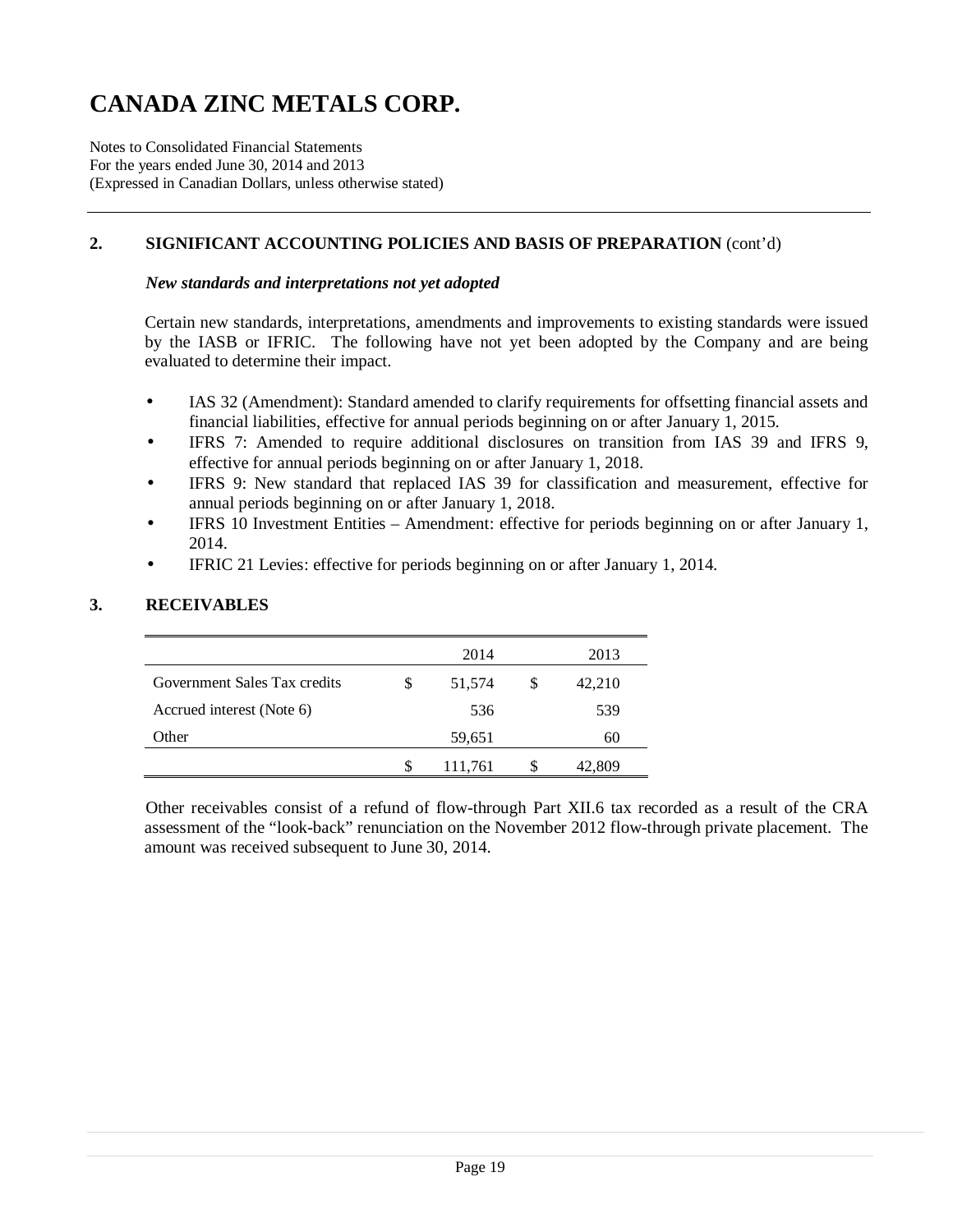Notes to Consolidated Financial Statements For the years ended June 30, 2014 and 2013 (Expressed in Canadian Dollars, unless otherwise stated)

### **4. MARKETABLE SECURITIES**

The Company holds marketable securities that have been designated as available-for-sale as follows:

|                                    | June 30, 2014   | June 30, 2013   |
|------------------------------------|-----------------|-----------------|
| Common shares of public companies: |                 |                 |
| Fair value, opening                | \$<br>1,078,980 | \$<br>1,253,950 |
| Purchases                          | 83,890          | 456,662         |
| Disposals                          | (44, 475)       | (127, 334)      |
| Realized losses                    | (56, 802)       | (40, 451)       |
| Unrealized losses                  | (805,797)       | (463,847)       |
| Fair Value                         | 255,796         | \$<br>1,078,980 |

### **5. LONG-TERM INVESTMENT**

Long-term investment consists of highly liquid Canadian dollar denominated non-redeemable guaranteed investment certificate ("GIC") yielding an interest rate of 1.588% per annum maturing December 7, 2015. Long-term investment has a term to maturity of greater than one year, classified as a FVTPL financial asset, and includes a principal amount of \$1,000,000 (2013 - \$Nil) and accrued interest of \$1,088 (2013 - \$Nil). The counter-party is a financial institution.

#### **6. OTHER ASSETS**

Other assets comprise of reclamation bonds totalling \$332,500 (2013 – \$332,500) posted as security deposits with the Government of British Columbia in relation to the Akie and Kechika Regional properties. The reclamation bonds are deposited in GICs through a financial institution and earn an average annual variable interest rate of approximately 1.05% and reinvested on an annual basis immediately at maturity. Interest accrued on the GICs is included in receivables (Note 3).

#### **7. TRADE PAYABLES AND ACCRUED LIABILITIES**

|                     | 2014          | 2013    |  |
|---------------------|---------------|---------|--|
| Trade payables      | \$<br>652,759 | 283,473 |  |
| Accrued liabilities | 92.432        | 59,345  |  |
|                     | \$<br>745,191 | 342,818 |  |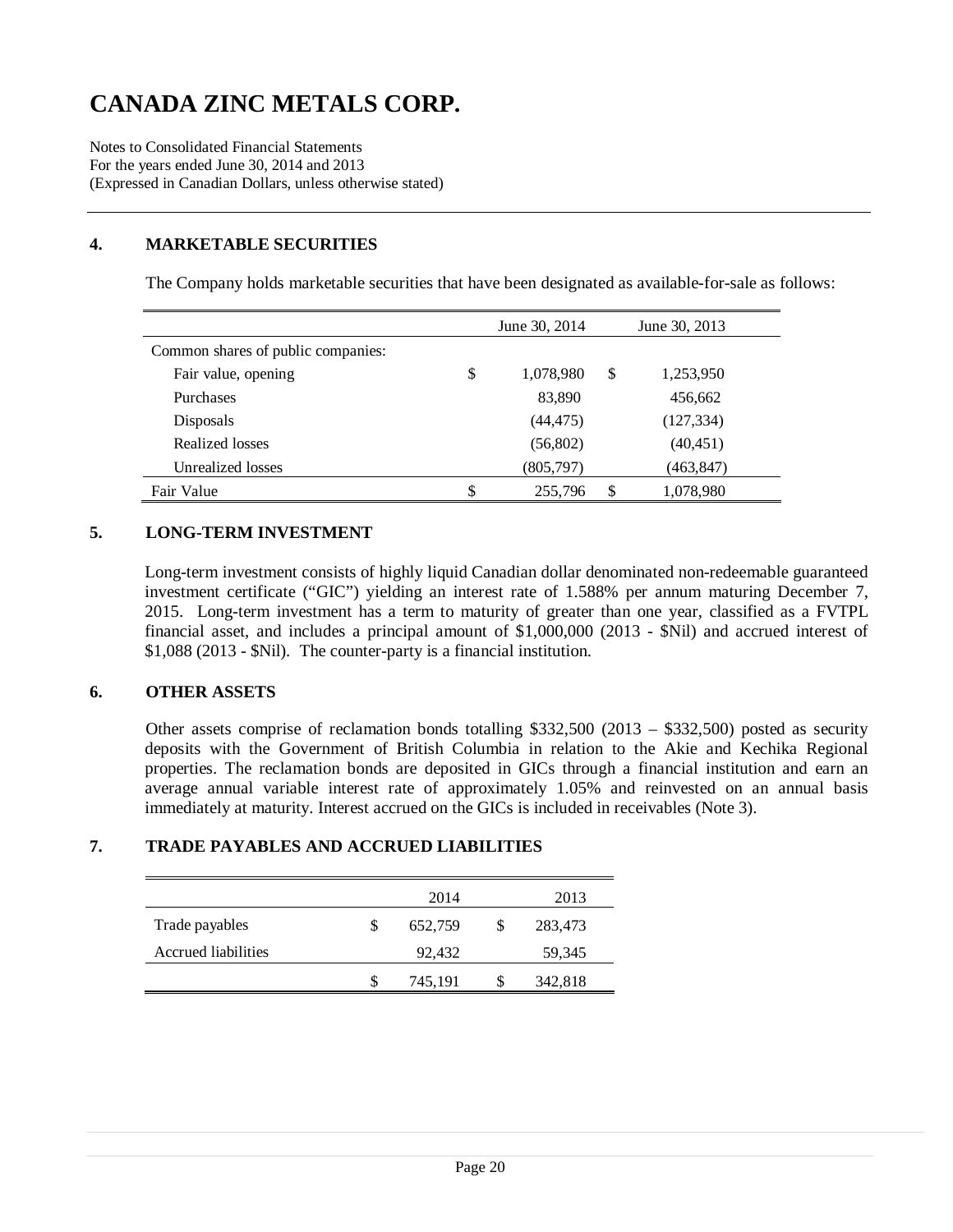Notes to Consolidated Financial Statements For the years ended June 30, 2014 and 2013 (Expressed in Canadian Dollars, unless otherwise stated)

|                            | 2014                | 2013     |
|----------------------------|---------------------|----------|
| Balance, beginning of year | \$<br>276,493<br>\$ |          |
| Recorded                   | 257,228             | 337,500  |
| Amortized                  | (370, 223)          | (61,007) |
| Balance, end of year       | 163,498<br>\$       | 276,493  |

# **8. FLOW-THROUGH PREMIUM LIABILITY**

The unamortised balance of the flow-through liability of \$163,498 as of June 30, 2014 consists of the following:

- a. the flow-through liability of \$126,756 recorded in connection with the December 2013 flowthrough private placement of  $2,112,600$  shares (Note  $11(b)(ii)$ ) calculated based on an estimated premium of \$0.06 per flow-through share issued less amortization of \$93,730 pro-rata with the qualifying exploration expenditures incurred to June 30, 2014 ; and
- b. the flow-through liability of \$130,472 recorded in connection with the February 2014 flowthrough private placement of 1,739,630 shares (Note 11(b)(iii)) calculated based on an estimated premium of \$0.075 per flow-through share issued.

The flow-through agreements require the Company to renounce certain deductions for Canadian exploration expenditures incurred on the Company's resource properties. The flow-through liability of \$337,500 recorded in fiscal 2013 was fully amortised as a deferred income tax recovery as the Company had incurred \$3,000,000 in qualifying resource expenditures by June 30, 2014, in connection with the flow-through private placement completed in November 2012 (Note 11(b)(viii)). As at June 30, 2013, \$541,395 had been spent of the \$3,000,000 flow-through funds raised.

The flow-through premium liability does not represent a cash liability to the Company, and is to be fully amortized to the statement of operations and comprehensive loss pro-rata with the amount of qualifying flow-through expenditures that will be incurred in 2014 and 2015 applicable to the flow-through financing completed.

During the year ended June 30, 2014, the Company paid \$15,019 (2013 - \$Nil) in flow-through Part XII.6 tax as a result of the "look-back" renunciation on the November 2012 flow-through private placement (Note 11(b)(viii)). In addition, the Company accrued \$5,918 in flow-through Part XII.6 tax as a result of the "look-back" renunciation on the flow-through private placement completed by the Company in December 2013 (Note 11(b)(ii)). During the year ended June 30, 2013, the Company accrued \$58,718 in connection with the November 2012 flow-through private placement.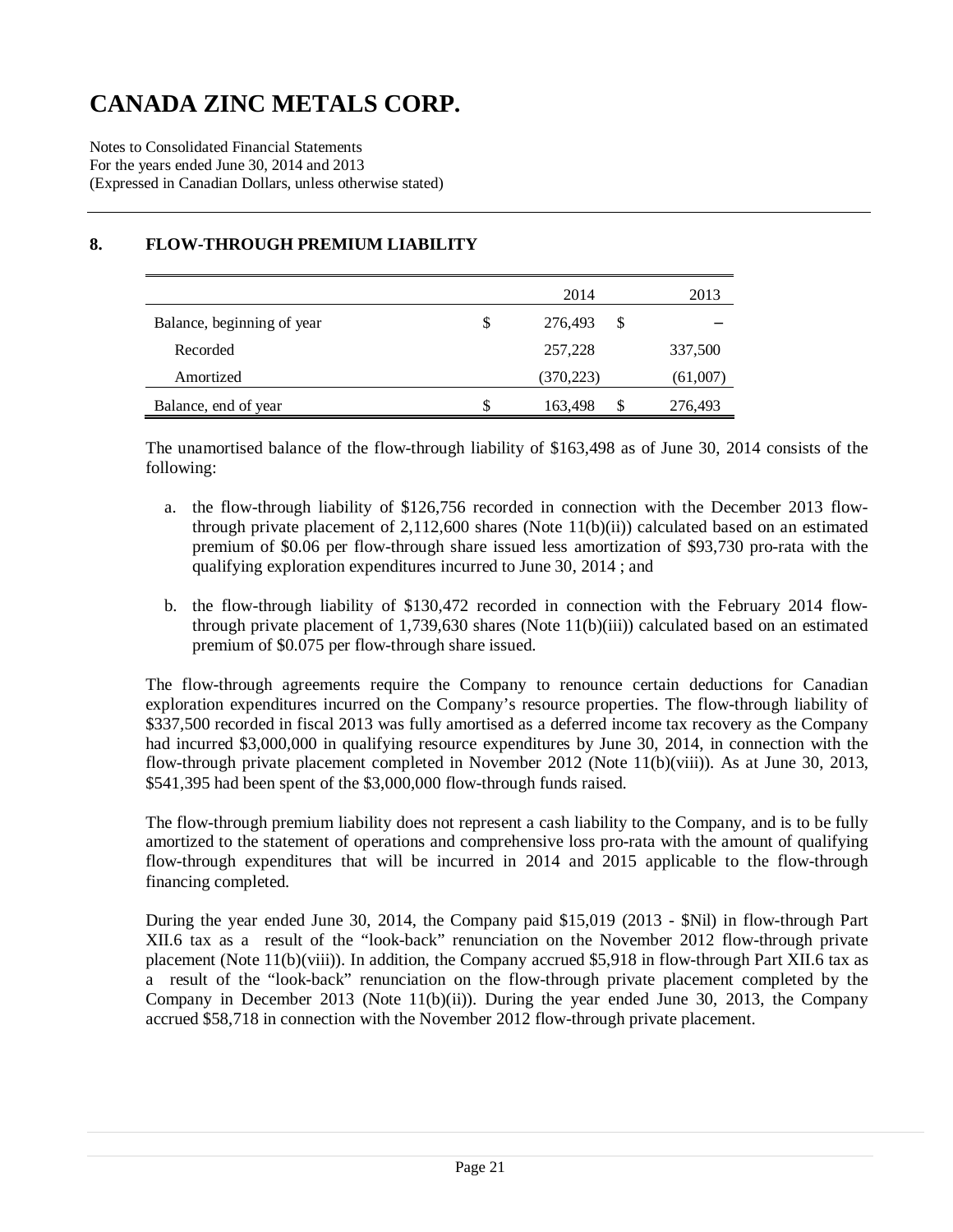Notes to Consolidated Financial Statements For the years ended June 30, 2014 and 2013 (Expressed in Canadian Dollars, unless otherwise stated)

### **9. EQUIPMENT AND LEASEHOLD IMPROVEMENTS**

|                                                        |              | Computers |               | Office<br>equipment and<br>furniture |               | Office leasehold<br>improvements | License (1)              |              | Vehicle (1)              | Camp<br>equipment<br>and fixtures $(1)$ |               | Camp<br>$upgrades$ (1) |              | Total   |
|--------------------------------------------------------|--------------|-----------|---------------|--------------------------------------|---------------|----------------------------------|--------------------------|--------------|--------------------------|-----------------------------------------|---------------|------------------------|--------------|---------|
| Cost:                                                  |              |           |               |                                      |               |                                  |                          |              |                          |                                         |               |                        |              |         |
| At June 30, 2012                                       | \$           | 13,957    | \$            | 15,045                               | \$            | 4,616                            | \$<br>19,000             | \$           | 34,606                   | \$<br>160,158                           | \$.           | 306,334                | $\mathbb{S}$ | 553,716 |
| Acquisition                                            |              | 4,869     |               | 557                                  |               | $\overline{\phantom{m}}$         | $\overline{\phantom{m}}$ |              | 2,420                    | $\overline{\phantom{m}}$                |               | 134,659                |              | 142,505 |
| At June 30, 2013                                       |              | 18,826    |               | 15,602                               |               | 4,616                            | 19,000                   |              | 37,026                   | 160,158                                 |               | 440,993                |              | 696,221 |
| Acquisition                                            |              | 543       |               | $\qquad \qquad -$                    |               |                                  |                          |              | $\overline{\phantom{m}}$ | 67,362                                  |               | $\qquad \qquad -$      |              | 67,905  |
| Reclassified from Exploration<br>and Evaluation assets |              |           |               |                                      |               |                                  |                          |              | $\qquad \qquad$          | 3,038                                   |               | 33,049                 |              | 36,087  |
| Write-off                                              |              | (520)     |               | $\equiv$                             |               |                                  | $\qquad \qquad$          |              | $\qquad \qquad$          | $\overline{\phantom{0}}$                |               |                        |              | (520)   |
| At June 30, 2014                                       | \$           | 18,849    | $\mathsf{\$}$ | 15,602                               | \$            | 4,616                            | \$<br>19,000             | $\mathbb{S}$ | 37,026                   | \$<br>230,558                           | \$            | 474,042                | \$           | 799,693 |
| <b>Accumulated depreciation:</b>                       |              |           |               |                                      |               |                                  |                          |              |                          |                                         |               |                        |              |         |
| At June 30, 2012                                       | $\mathbb{S}$ | 12,055    | $\mathbb{S}$  | 4,712                                | $\mathbf{\$}$ | 461                              | \$<br>15,675             | \$           | 13,963                   | \$<br>78,355                            | <sup>\$</sup> | 131,087                | \$           | 256,308 |
| Depreciation                                           |              | 2,459     |               | 2,277                                |               | 923                              | 1,829                    |              | 6,556                    | 17,645                                  |               | 50,219                 |              | 81,908  |
| At June 30, 2013                                       |              | 14,514    |               | 6,989                                |               | 1,384                            | 17,504                   |              | 20,519                   | 96,000                                  |               | 181,306                |              | 338,216 |
| Depreciation                                           |              | 2,292     |               | 1,722                                |               | 924                              | 823                      |              | 4,952                    | 23,548                                  |               | 81,704                 |              | 115,965 |
| Write-off                                              |              | (143)     |               |                                      |               |                                  | $\overline{\phantom{m}}$ |              |                          |                                         |               |                        |              | (143)   |
| At June 30, 2014                                       | \$           | 16,663    | \$            | 8,711                                | \$            | 2,308                            | \$<br>18,327             | \$           | 25,471                   | \$<br>119,548                           | \$            | 263,010                | $\mathbb{S}$ | 454,038 |
| Net book value:<br>At June 30, 2012                    | \$           | 1,902     | \$            | 10,333                               | \$            | 4,155                            | \$<br>3,325              | \$           | 20,643                   | \$<br>81,803                            | \$            | 175,247                | \$           | 297,408 |
| At June 30, 2013                                       | $\mathbb{S}$ | 4,312     | \$            | 8,613                                | \$            | 3,232                            | \$<br>1,496              | \$           | 16,507                   | \$<br>64,158                            | \$            | 259,687                | \$           | 358,005 |
| At June 30, 2014                                       | \$           | 2,186     | \$            | 6,891                                | \$            | 2,308                            | \$<br>673                | \$           | 11,555                   | \$<br>111,010                           | \$.           | 211,032                | \$           | 345,655 |

(1) License, vehicles, camp equipment and fixtures and camp upgrades are used for exploration and evaluation activities. Depreciation for these items of \$111,027 for year ended June 30, 2014 (2013 - \$76,249) has been capitalized to Exploration and evaluation assets. Depreciation of the remaining items of \$4,938 (2013 - \$5,659) has been expensed.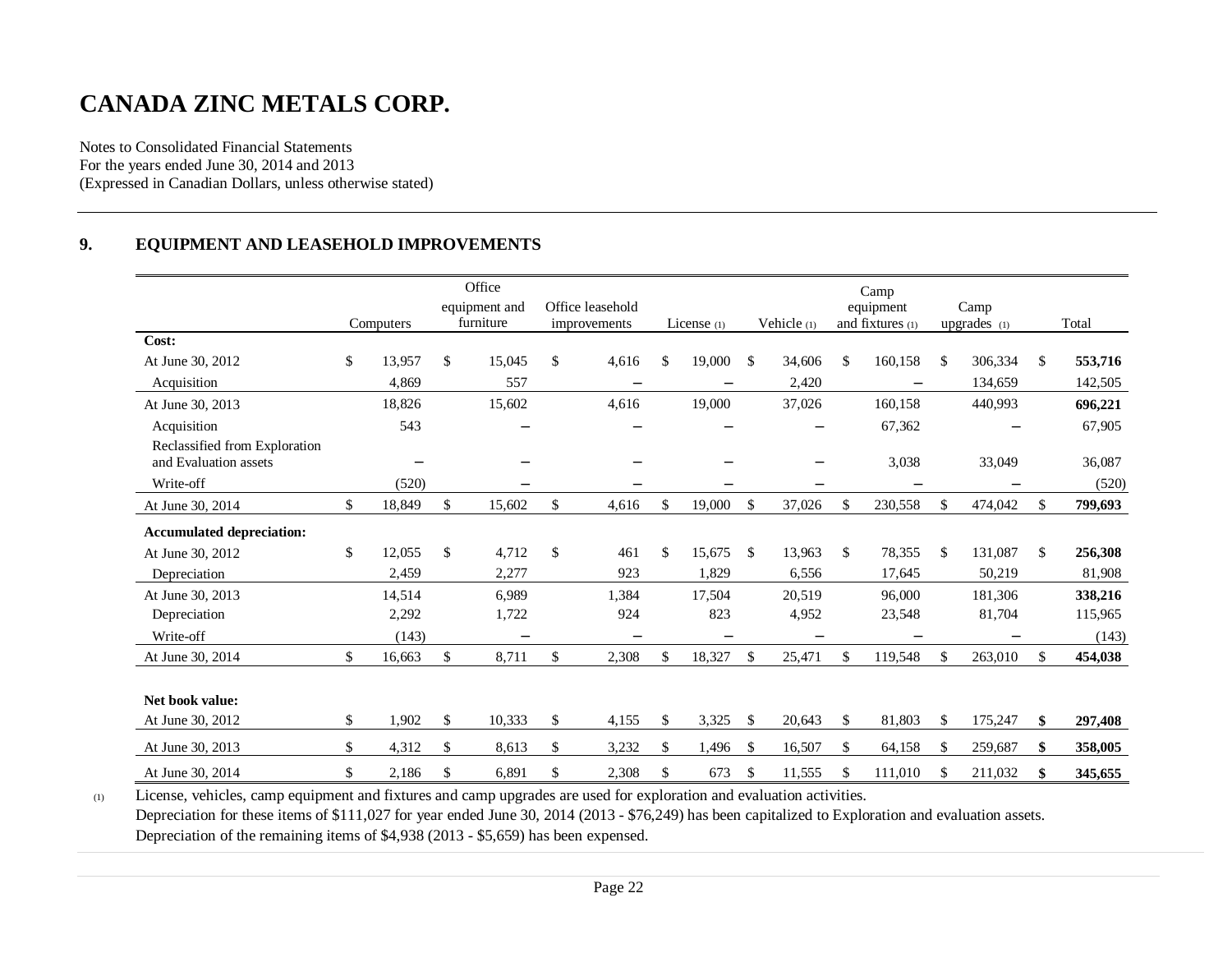Notes to Consolidated Financial Statements For the years ended June 30, 2014 and 2013 (Expressed in Canadian Dollars, unless otherwise stated)

### **10. EXPLORATION AND EVALUATION ASSETS**

Title to exploration and evaluation assets involves certain inherent risks due to the difficulties of determining the validity of certain claims as well as the potential for problems arising from the frequently ambiguous conveyancing history characteristic of many resource claims. The Company has investigated title to all of its exploration and evaluation assets and, to the best of its knowledge, title to all of its claims are in good standing.

#### **Akie Property, British Columbia**

The Akie property is the Company's flagship exploration project and is host to the Cardiac Creek SEDEX Zn-Pb-Ag deposit. The Company owns a 100% interest in the Akie property, which resulted from Company expenditures and the acquisition of Ecstall Mining Corporation.

#### **Kechika Regional project, British Columbia**

The Kechika Regional project, represented by a series of contiguous property blocks including Pie and Mt. Alcock, extends northwest from the Akie property. The Company owns a 100% interest in these properties, which were acquired during fiscal 2007 and 2008, including the acquisition of Ecstall. The interest in the Mt. Alcock property is subject to a 1.0 % net smelter royalty.

In September 2013, the Company entered into an option agreement (the "Agreement') with Teck Resources Limited ("Teck") that would see Teck acquire up to a 70% interest in the Company's Pie, Cirque East and Yuen properties (the "Property"), three of the 10 regional properties that make up the Kechika Regional Project.

The Agreement outlines two options (the "Options") that are subject to certain expenditure requirements as outlined below:

- Under the first Option, Teck can earn an undivided 51% interest in and to the Property by incurring a cumulative aggregate of \$3,500,000 in exploration expenditures on the Property on or before September 30, 2017, with \$500,000 in exploration expenditures to be completed on or before September 30, 2014 (extended to November 30, 2014) and \$1,500,000 in cumulative exploration expenditures to be completed on or before September 30, 2015.
- Under the second Option, Teck may elect to acquire an additional 19% interest in the Property for a total of 70% by incurring an additional \$5,000,000 in exploration expenditures (for a total aggregate of \$8,500,000 in exploration expenditures) on the Property on or before September 30, 2019.

Subject to one or more of the Options being exercised, Teck and the Company will form a joint venture to continue with exploration and, if warranted, development of the Property.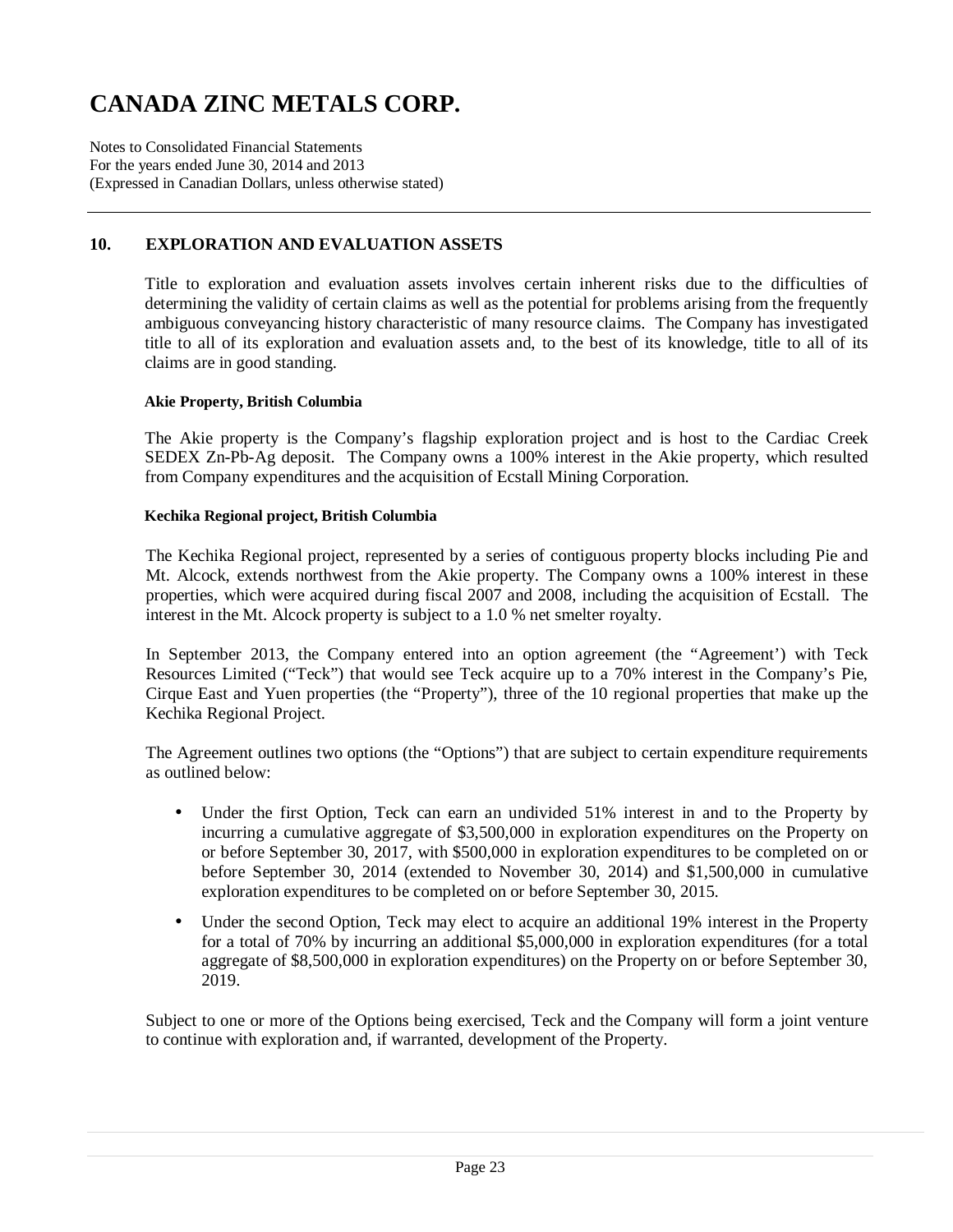Notes to Consolidated Financial Statements For the years ended June 30, 2014 and 2013 (Expressed in Canadian Dollars, unless otherwise stated)

### **10. EXPLORATION AND EVALUATION ASSETS** (cont'd)

Portions of the Property fall within the area of interest provisions of the Teck and Korea Zinc joint venture (the "T-KZ JV") on their adjoining Cirque property. Korea Zinc elected to include the Agreement under the T-KZ JV and delivered Notice of Participation in the Agreement to the Company in November of 2013. Teck and Korea Zinc each hold a 50% interest in the T-KZ JV and , as a result of the Notice of Participation, will share any interest which may be acquired under the Agreement.

The Pie, Cirque East and Yuen properties surround T-KZ JV's Cirque deposit to the north and east, and provide extensive coverage of the highly prospective Gunsteel Formation shale, which is the known host rock for SEDEX Zn-Pb-Ag deposits at Cirque and at Canada Zinc Metals' Cardiac Creek deposit.

During the year ended June 30, 2014, the Company carried out exploration activities on behalf of Teck and charged a 10% administration fee recorded as other income of \$18,760 (2013 - \$Nil) on incurred expenditures that were partially related to work completed on the Property. These expenditures were fully reimbursed by Teck and excluded from the Company's exploration costs for the year.

|                                       | <b>Akie Property</b> |               | <b>Kechika Regional</b> | <b>Total</b>     |
|---------------------------------------|----------------------|---------------|-------------------------|------------------|
| <b>Acquisition Costs:</b>             |                      |               |                         |                  |
| Balance, June 30, 2012                | \$<br>24, 175, 329   | $\mathcal{S}$ | 330,343                 | \$<br>24,505,672 |
| <b>Additions</b>                      |                      |               | 91                      | 91               |
| Balance, June 30, 2013                | 24,175,329           |               | 330,434                 | 24,505,763       |
| <b>Additions</b>                      |                      |               | 6,351                   | 6,351            |
| Write-off <sup>4</sup>                | (10,088)             |               |                         | (10,088)         |
| <b>Balance, June 30, 2014</b>         | \$<br>24, 165, 241   | \$            | 336,785                 | \$<br>24,502,026 |
| Deferred exploration costs:           |                      |               |                         |                  |
| Balance, June 30, 2012                | \$<br>34,088,951     | $\mathbb{S}$  | 3,049,287               | \$<br>37,138,238 |
| Airborne survey                       | 80,109               |               | 506,216                 | 586,325          |
| Camp equipment, depreciation (Note 9) | 76,249               |               |                         | 76,249           |
| Camp operating                        | 131,900              |               | 133,755                 | 265,655          |
| Drilling                              | 30,459               |               |                         | 30,459           |
| Geology                               | 194,779              |               | 87,739                  | 282,518          |
| Geotechnical program                  | 2,244                |               |                         | 2,244            |
| Underground development               | 25,580               |               |                         | 25,580           |
| Community consultations               | 200,000              |               |                         | 200,000          |
| <b>Environmental studies</b>          | 202,364              |               |                         | 202,364          |
| Less:                                 |                      |               |                         |                  |
| <b>METC</b>                           | (270, 018)           |               |                         | (270,018)        |
| Balance, June 30, 2013                | 34,762,617           |               | 3,776,997               | 38,539,614       |

Summary of exploration expenditures incurred on various properties: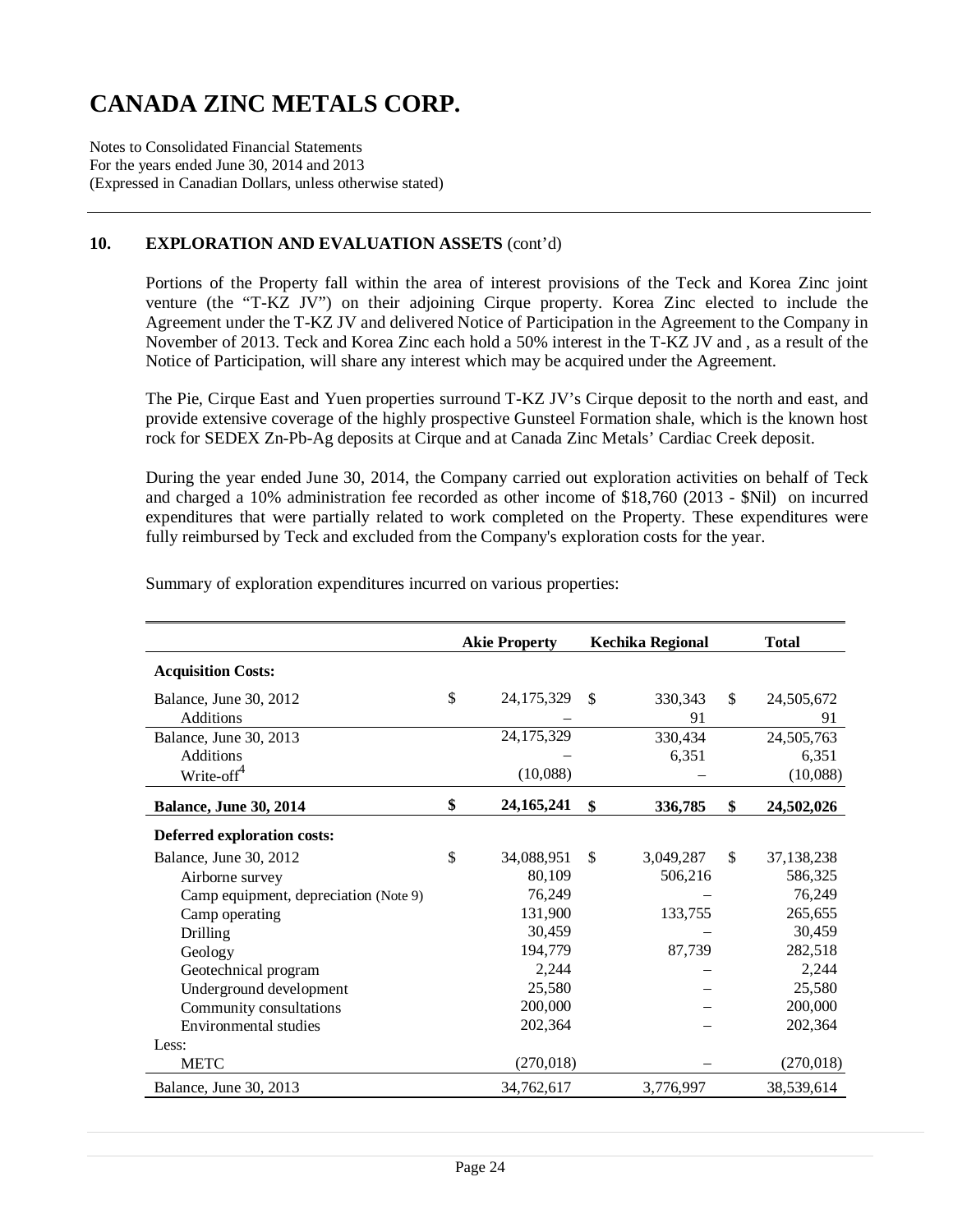Notes to Consolidated Financial Statements For the years ended June 30, 2014 and 2013 (Expressed in Canadian Dollars, unless otherwise stated)

### **10. EXPLORATION AND EVALUATION ASSETS (cont'd)**

|                                                    | <b>Akie Property</b> | Kechika Regional | <b>Total</b>     |
|----------------------------------------------------|----------------------|------------------|------------------|
| Balance, June 30, 2013                             | 34,762,617           | 3,776,997        | 38,539,614       |
| Airborne survey                                    |                      | 189,491          | 189,491          |
| Camp equipment, reclassification $(Note 9)$        | (36,087)             |                  | (36,087)         |
| Camp equipment, depreciation <sup>1</sup> (Note 9) | 111,027              |                  | 111,027          |
| Camp supplies, settlement of contract <sup>2</sup> | (82, 401)            |                  | (82, 401)        |
| Drilling                                           | 2,510,831            | 456,322          | 2,967,153        |
| Geology                                            | 45,961               | 40,030           | 85,991           |
| Community consultations                            | 355,367              |                  | 355,367          |
| Environmental studies and permit                   |                      |                  |                  |
| compliance monitoring                              | 102,796              |                  | 102,796          |
| Less:                                              |                      |                  |                  |
| $METC^3$                                           | (170, 349)           |                  | (170, 349)       |
| Write-off <sup>4</sup>                             | (82, 193)            |                  | (82, 193)        |
| <b>Balance, June 30, 2014</b>                      | \$<br>37,517,569     | \$<br>4,462,840  | \$<br>41,980,409 |
|                                                    |                      |                  |                  |
| Total June 30, 2012                                | \$<br>58,264,280     | \$<br>3,379,630  | \$<br>61,643,910 |
| Total June 30, 2013                                | \$<br>58,937,946     | \$<br>4,107,431  | \$<br>63,045,377 |
| <b>Total June 30, 2014</b>                         | \$<br>61,682,810     | \$<br>4,799,625  | \$<br>66,482,435 |

 $1$  During the year ended June 30, 2014, the Company determined based on new circumstances that assets previously recorded as exploration and evaluation assets were to be reclassified as equipment and leasehold improvements due to the ability to use these assets for multiple purposes. As a result, a cost base of \$36,087 was reclassified to equipment and leasehold improvements and depreciation of \$18,325 capitalized to exploration and evaluation assets.

 $2$  During the year ended June 30, 2014, the Company signed a mutual release agreement with a former exploration vendor. As a result, the Company paid \$55,000 in cash and transferred \$82,401 worth of previously purchased supplies.

 $3$  The Company applies for the 20% British Columbia Mining Exploration Tax Credit ("METC") and the enhanced tax credit of an additional 10% for Mountain Pine Beetle affected areas, on qualified mining exploration costs incurred.

During the year ended June 30, 2014, the Company applied for METC of \$296,846 on qualified exploration expenditures incurred in fiscal 2013. The amount was recorded as METC recoverable and received subsequent to June 30, 2014. In addition, as a result of the CRA's assessment of the Company's METC applications for fiscal 2011 and 2012, the Company recorded METC adjustments of \$40,743 and \$85,754, respectively, and received a METC refund of \$699,606 for those years.

<sup>4</sup> During the year ended December 31, 2014, the Company forfeited Parrish claims (seven contiguous mineral claims located approximately 5 kilometers west of the Company's exploration camp on the Akie property) and wrote-off acquisition and exploration costs incurred on these claims of \$92,281.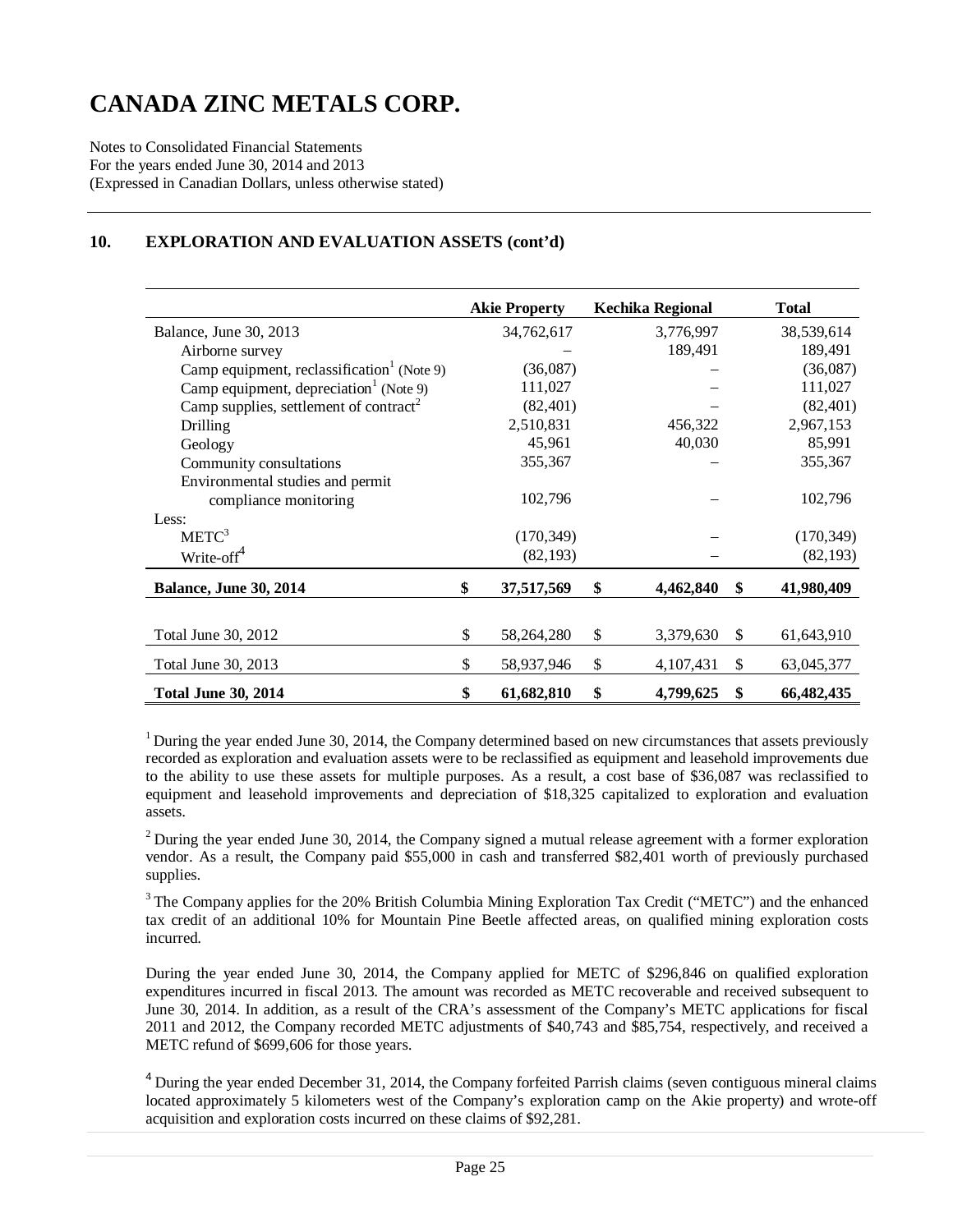Notes to Consolidated Financial Statements For the years ended June 30, 2014 and 2013 (Expressed in Canadian Dollars, unless otherwise stated)

### **11. CAPITAL STOCK AND RESERVES**

#### **(a) Authorized**

Unlimited common shares without par value

#### **(b) Issued and outstanding**

During the year ended June 30, 2014:

(i) the Company completed a private placement with Teck issuing 1,250,000 units of the Company at a price of \$0.40 per unit, resulting in a total subscription of \$500,000. Each unit consisted of one common share and one share purchase warrant that will entitle Teck to purchase one additional common share of the Company within 24 months at a price of \$0.40 per share. The Company paid \$3,250 in regulatory filing fees in connection with the private placement;

The proceeds from the issue of units were allocated to capital stock based on the fair value of the common shares on the date of the TSXV approval of the transaction, which was estimated at \$288,750. The residual value attributable to the warrants attached to the units was \$211,250, or \$0.169 per share. The Company recorded the residual value in equity reserves (Note 11(e)) until the warrants are exercised or expired unexercised;

- (ii) the Company completed a flow-through private placement of 2,112,600 shares at a price of \$0.40 per common share for gross proceeds of \$845,040. The Company paid a finder's fee of \$33,802 and incurred regulatory filing fees and other expenses of \$6,075 in connection with the private placement. A flow-through premium liability of \$126,756 was recorded in connection with this transaction (Note 8);
- (iii) the Company completed a flow-through private placement of 1,739,630 shares at a price of \$0.575 per common share for gross proceeds of \$1,000,287. The Company paid a finder's fee of \$40,011 and incurred regulatory filing fees and other expenses of \$6,052 in connection with the private placement. A flow-through premium liability of \$130,472 was recorded in connection with this transaction (Note 8);
- (iv) the Company completed a non flow-through private placement of 200,000 units at a price of \$0.50 per unit for gross proceeds of \$100,000. Each unit consists of one common share and one-half share purchase warrant of the Company. Each whole warrant entitles the holder to purchase one additional common share at a price of \$0.75 for a period of 18 months from closing. The Company paid a finder's fee of \$4,000 and incurred regulatory filing fees and other expenses of \$1,350 in connection with the private placement;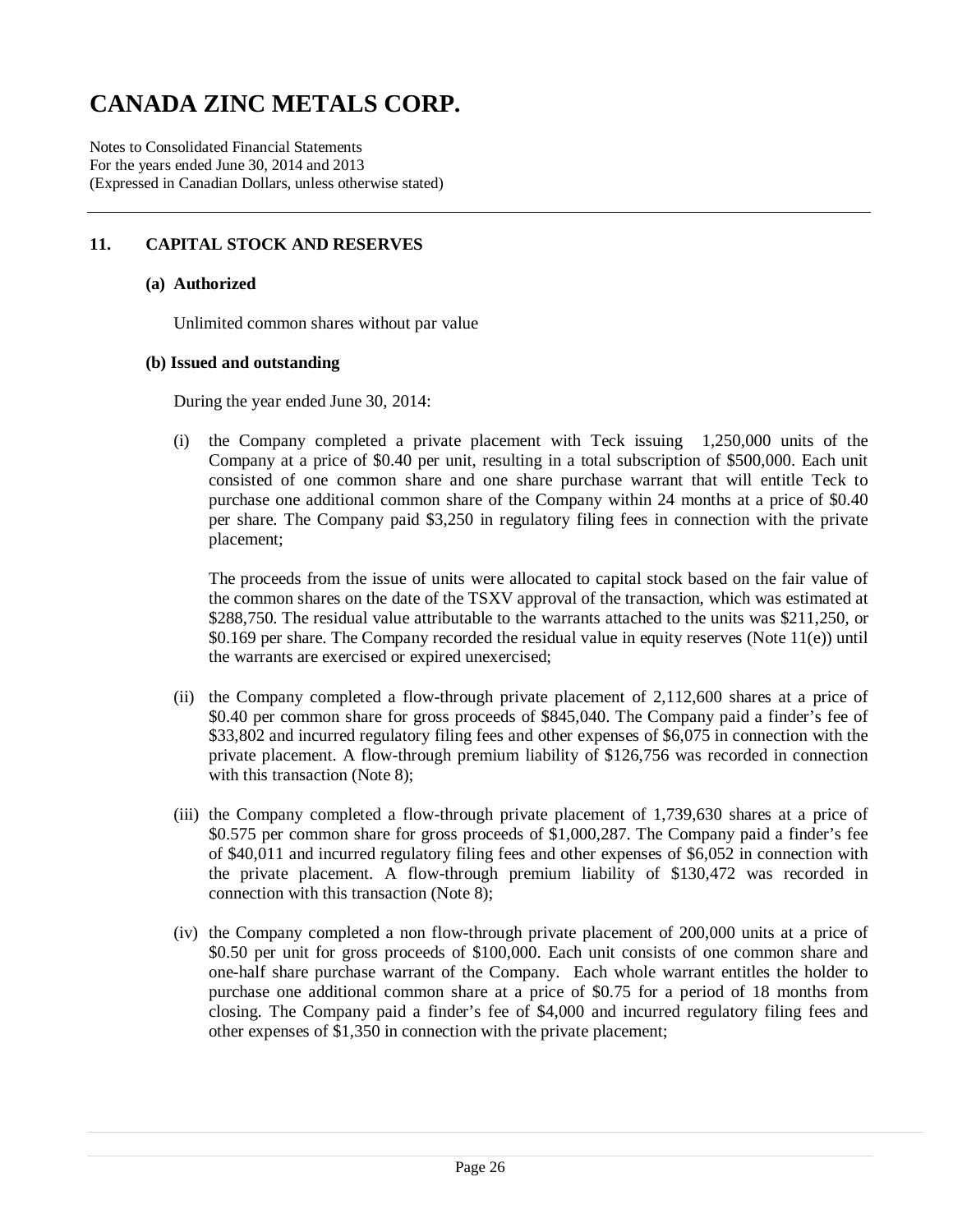Notes to Consolidated Financial Statements For the years ended June 30, 2014 and 2013 (Expressed in Canadian Dollars, unless otherwise stated)

### **11. CAPITAL STOCK AND RESERVES** (cont'd)

#### **(b) Issued and outstanding** (cont'd)

- (v) 1,355,000 share options were exercised at a weighted average price of \$0.30 per share, and 1,355,000 common shares were issued for total proceeds of \$400,050. In addition, a reallocation of \$566,950 from reserves to capital stock was recorded on the exercise of these options. This amount constitutes the fair value of options recorded at the original grant date and on subsequent re-pricing;
- (vi) the Company received TSXV approval for its new Normal Course Issuer Bid ("NCIB") application to purchase at market price up to 7,114,957 common shares, being approximately 5% of the Company's issued and outstanding common shares through the facilities of the TSXV. The bid commenced on August 1, 2013 and will stay open for another 12 months; and
- (vii) the Company repurchased under the NCIB 114,500 of its common shares for total consideration of \$37,652 at a weighted average price of \$0.33 per share, all of which were held in the Company's treasury at June 30, 2014.

During the year ended June 30, 2013:

- (viii)the Company completed a flow-through private placement of 7,500,000 units at a price of \$0.40 per unit for gross proceeds of \$3,000,000. Each unit consists of one flow-through common share and one-half share purchase warrant of the Company. Each whole warrant will entitle the holder to purchase one additional common share at a price of \$0.60 for a period of 18 months from closing. The Company paid a finder's fee of \$120,000 and regulatory filing fees of \$16,350 in connection with the private placement;
- (ix) the Company received TSXV approval for its new Normal Course Issuer Bid ("NCIB") application to purchase at market price up to 6,825,681 common shares, being approximately 5% of the Company's issued and outstanding common shares through the facilities of the TSXV;
- (x) the Company repurchased under the NCIB 1,048,000 common shares for a total consideration of \$348,198 at a weighted average price of \$0.33 per share;
- (xi) a total of 1,714,500 common shares repurchased under NCIB, of which 666,500 common shares repurchased in fiscal 2012, were cancelled and returned to the Company's treasury. Upon the cancellation, \$1,126,002 was recorded as a reduction to capital stock for the assigned value of the shares, and \$463,659 was allocated to reserves; and
- (xii) an aggregate of 150,000 share options were exercised at a price of \$0.25 per share and 150,000 common shares were issued for total proceeds of \$37,500. In addition, a reallocation of \$148,123 from reserves to capital stock was recorded on the exercise of these options. This amount constitutes the fair value of options recorded at the original grant date and on subsequent re-pricing.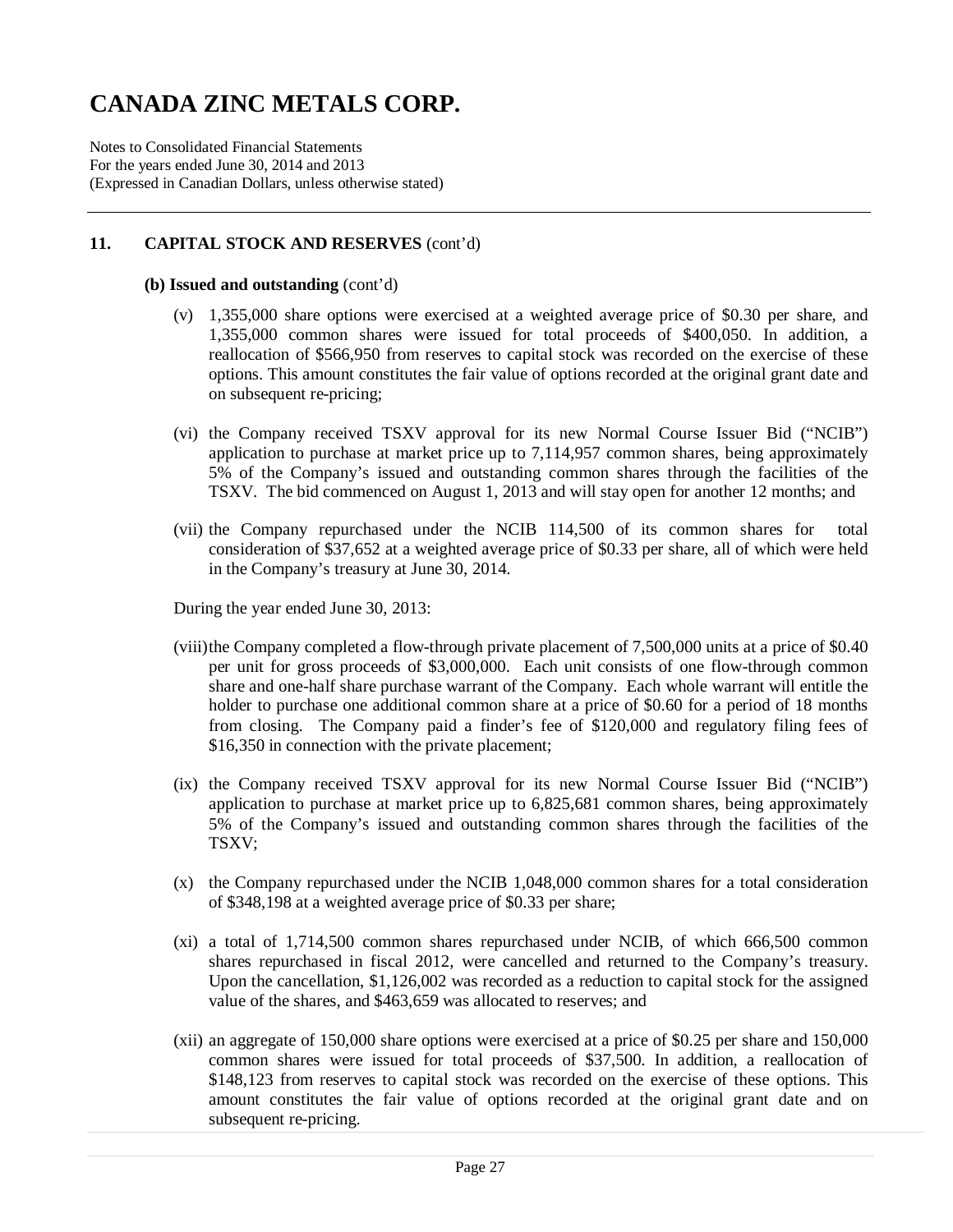Notes to Consolidated Financial Statements For the years ended June 30, 2014 and 2013 (Expressed in Canadian Dollars, unless otherwise stated)

# **11. CAPITAL STOCK AND RESERVES** (cont'd)

#### **(c) Share options**

The Company has adopted a 20% fixed share option plan whereby the Company has reserved 20,557,283 common shares under the plan. The term of any options granted under the plan is fixed by the Board of Directors and may not exceed ten years from date of grant.

The number of options granted to a consultant in a 12 month period must not exceed 2% of the issued shares of the Issuer from the date of grant. Options issued to consultants performing investor relations activities must vest in stages over 12 months with no more than 1/4 of the options vesting in any three month period. Share options granted to directors, officers and employees of the Company vest immediately.

|  |  |  |  |  | Share options outstanding and exercisable at June 30, 2014 are summarized as follows: |
|--|--|--|--|--|---------------------------------------------------------------------------------------|
|--|--|--|--|--|---------------------------------------------------------------------------------------|

|                   |                       |                       | Remaining<br>Life of Options | Number of<br>Options |
|-------------------|-----------------------|-----------------------|------------------------------|----------------------|
| Number of Options | <b>Exercise Price</b> | <b>Expiry Date</b>    | (Years)                      | Exercisable          |
|                   |                       |                       |                              |                      |
| 130,000           | \$0.70                | November 14, 2016     | 2.34                         | 130,000              |
| 295,000           | \$1.05                | February 11, 2018     | 3.56                         | 295,000              |
| 270,000           | \$0.25                | October 31, 2018      | 4.27                         | 270,000              |
| 700,000           | \$0.40                | September 22, 2014(*) | 0.22                         | 700,000              |
| 330,000           | \$0.40                | October 9, 2019       | 5.20                         | 330,000              |
| 440,000           | \$0.41                | October 13, 2016      | 2.25                         | 440,000              |
| 1,205,000         | \$0.63                | January 15, 2020      | 5.47                         | 1,205,000            |
| 300,000           | \$0.50                | May 10, 2015          | 0.85                         | 300,000              |
| 417,500           | \$0.50                | November 8, 2020      | 6.27                         | 417,500              |
| 1,430,000         | \$0.55                | November 24, 2020     | 6.31                         | 1,130,000            |
| 150,000           | \$0.60                | January 7, 2015       | 0.51                         | 150,000              |
| 1,740,000         | \$0.39                | December 27, 2023     | 9.36                         | 1,625,000            |
| 600,000           | \$0.35                | June 16, 2021         | 6.87                         | 600,000              |
| 8,007,500         |                       |                       | 5.54                         | 7,592,500            |

(\*) Subsequent to the year ended June 30, 2014, 200,000 options were exercised and 500,000 options expired unexercised.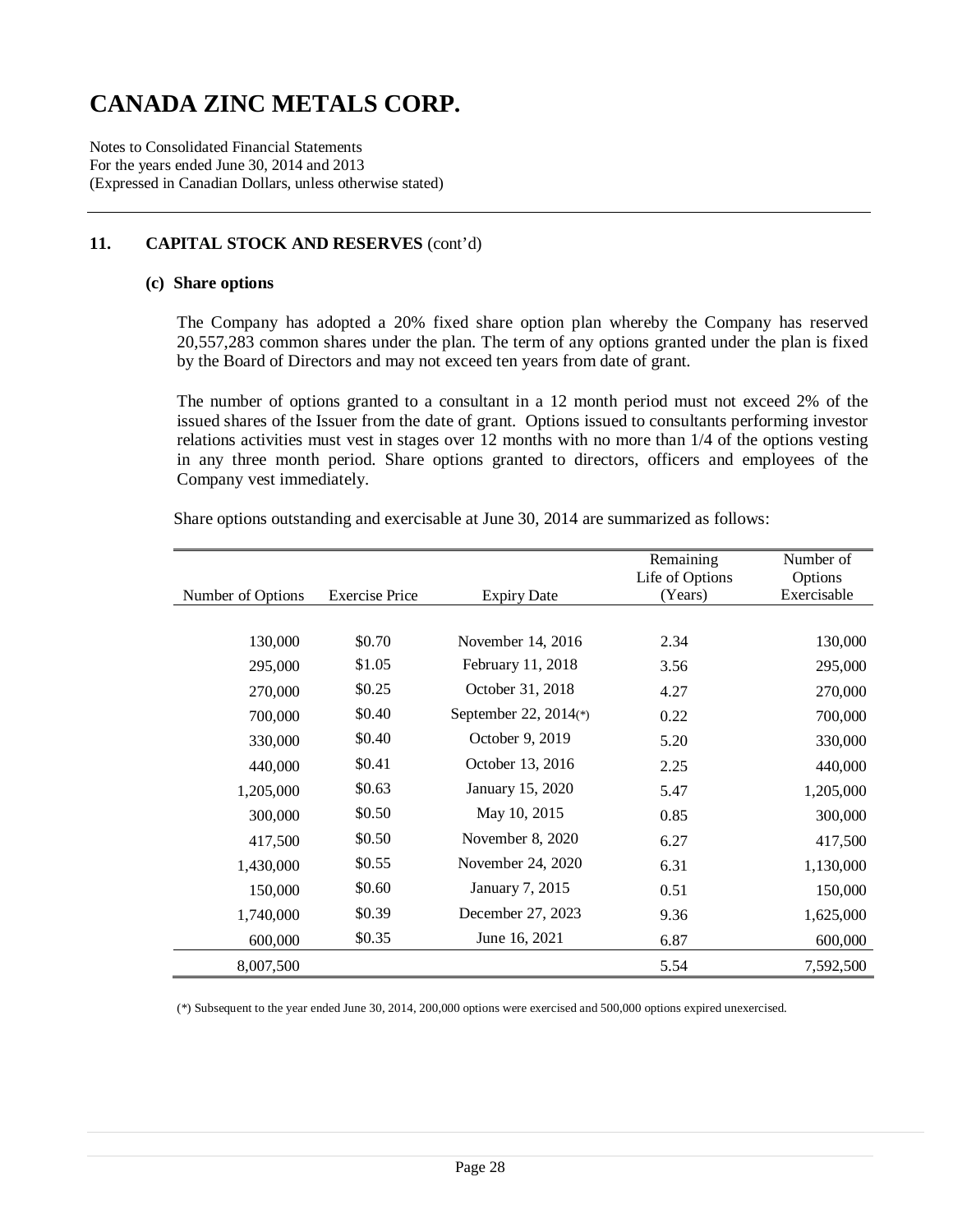Notes to Consolidated Financial Statements For the years ended June 30, 2014 and 2013 (Expressed in Canadian Dollars, unless otherwise stated)

# **11. CAPITAL STOCK AND RESERVES** (cont'd)

#### **(c) Share options** (cont'd)

Share option transactions and the number of share options outstanding are summarized as follows:

|                            | Options<br>Outstanding | Weighted Average<br><b>Exercise Price</b> |
|----------------------------|------------------------|-------------------------------------------|
| Balance, June 30, 2012     | 7,775,000              | 0.50                                      |
| Exercised                  | (150,000)              | 0.25                                      |
| Expired                    | (445,000)              | 0.81                                      |
| Forfeited                  | (32,500)               | 0.53                                      |
| Outstanding, June 30, 2013 | 7,147,500              | 0.49                                      |
| Granted                    | 2,340,000              | 0.38                                      |
| Exercised                  | (1,355,000)            | 0.30                                      |
| Expired                    | (125,000)              | 0.25                                      |
| Outstanding, June 30, 2014 | 8,007,500              | 0.49                                      |

During the year ended June 30, 2014, the Company recorded share-based compensation expense of  $$714,058 (2013 - $15,968)$  for 2,340,000 share options  $(2013 - Nil)$  granted to directors, officers, employees and consultants of the Company, of which 2,110,000 options vested immediately. No share options were granted during the year ended June 30, 2013.

The Company uses the Black-Scholes option pricing model to calculate the fair value of stock options granted. The Black-Scholes model was developed for use in estimating the fair value of traded options that have no vesting restrictions. The model requires management to make estimates, which are subjective and may not be representative of actual results. Changes in assumptions can materially affect estimates of fair values. The following weighted average assumptions were used to estimate the following weighted average grant date fair values:

|                                        | 2014       | 2013 |
|----------------------------------------|------------|------|
| Risk free interest rate                | 2.31%      | N/A  |
| Expected dividend yield                | $0\%$      | N/A  |
| Stock price volatility                 | 82%        | N/A  |
| Expected life of options               | 9.23 years | N/A  |
| Weighted average fair value of options | \$ 0.31    | N/A  |
| Forfeiture                             | 0%         | N/A  |

Options granted with vesting terms conditional upon achievement of certain exploration milestones are recalculated each period to adjust for the changes in the estimates which are accounted for prospectively, if any. The share-based compensation expense for the year ended June 30, 2013 reflects a change in estimated length of the vesting periods for performance-based options. There were no such changes recorded for the year ended June 30, 2014.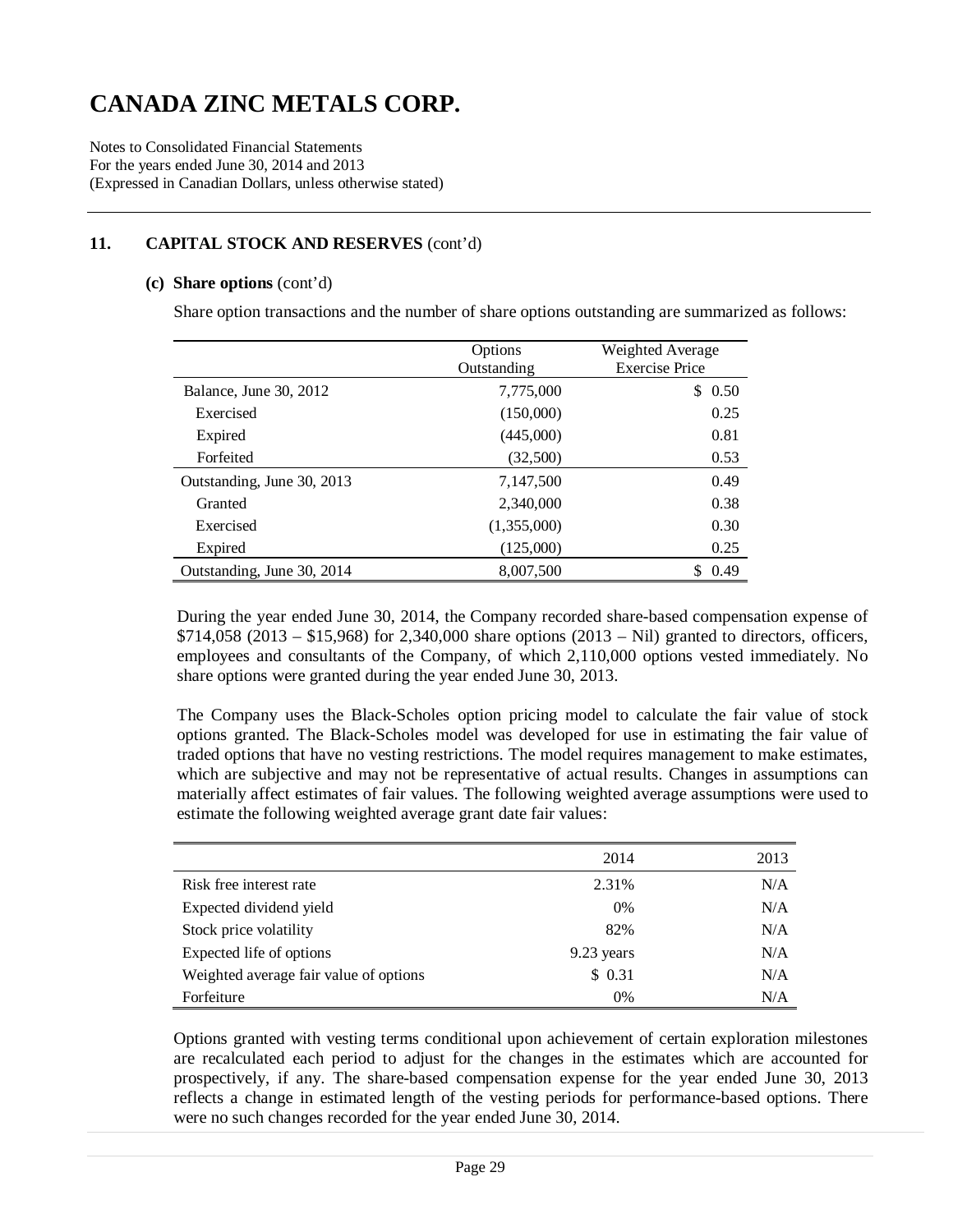Notes to Consolidated Financial Statements For the years ended June 30, 2014 and 2013 (Expressed in Canadian Dollars, unless otherwise stated)

# **11. CAPITAL STOCK AND RESERVES** (cont'd)

### **(d) Warrants**

Share purchase warrants transactions and warrants outstanding are summarized as follows:

|                                | Warrants<br><b>Outstanding</b> | <b>Weighted Average</b><br><b>Exercise Price</b> |
|--------------------------------|--------------------------------|--------------------------------------------------|
| Balance, June 30, 2012         | 18,115,612                     | 0.80                                             |
| Issued (Note 11 $(b)(viii)$ )  | 3,750,000                      | 0.60                                             |
| Expired                        | (18, 115, 612)                 | 0.80                                             |
| Balance, June 30, 2013         | 3,750,000                      | 0.60                                             |
| Issued (Note 11 $(b)(i)(iv)$ ) | 1,350,000                      | 0.43                                             |
| Expired                        | (3,750,000)                    | 0.60                                             |
| Balance, June 30, 2014         | 1,350,000                      | 0.43                                             |

The following table summarizes the warrants outstanding at June 30, 2014:

| Number of Warrants | <b>Exercise Price</b> | <b>Expiry Date</b> |
|--------------------|-----------------------|--------------------|
| 1,250,000          | \$0.40                | September 16, 2015 |
| 100,000            | \$0.75                | August 27, 2015    |
| 1,350,000          |                       |                    |

#### **(d) Reserves**

|                           | <b>Note</b> | Options and<br>agent warrants | Finance<br>warrants | Treasury<br>shares | Total        |
|---------------------------|-------------|-------------------------------|---------------------|--------------------|--------------|
| Balance, June 30, 2012    |             | \$ 8,773,904                  | \$1,993,026         | \$<br>832.817      | \$11,599,747 |
| Exercise of options       | 11(b)(xii)  | (148, 123)                    |                     |                    | (148, 123)   |
| Treasury shares cancelled | 11(b)(xi)   |                               |                     | 463,659            | 463,659      |
| Share-based compensation  | 11(c)       | 15,968                        |                     |                    | 15,968       |
| Balance, June 30, 2013    |             | 8,641,749                     | 1,993,026           | 1,296,476          | 11,931,251   |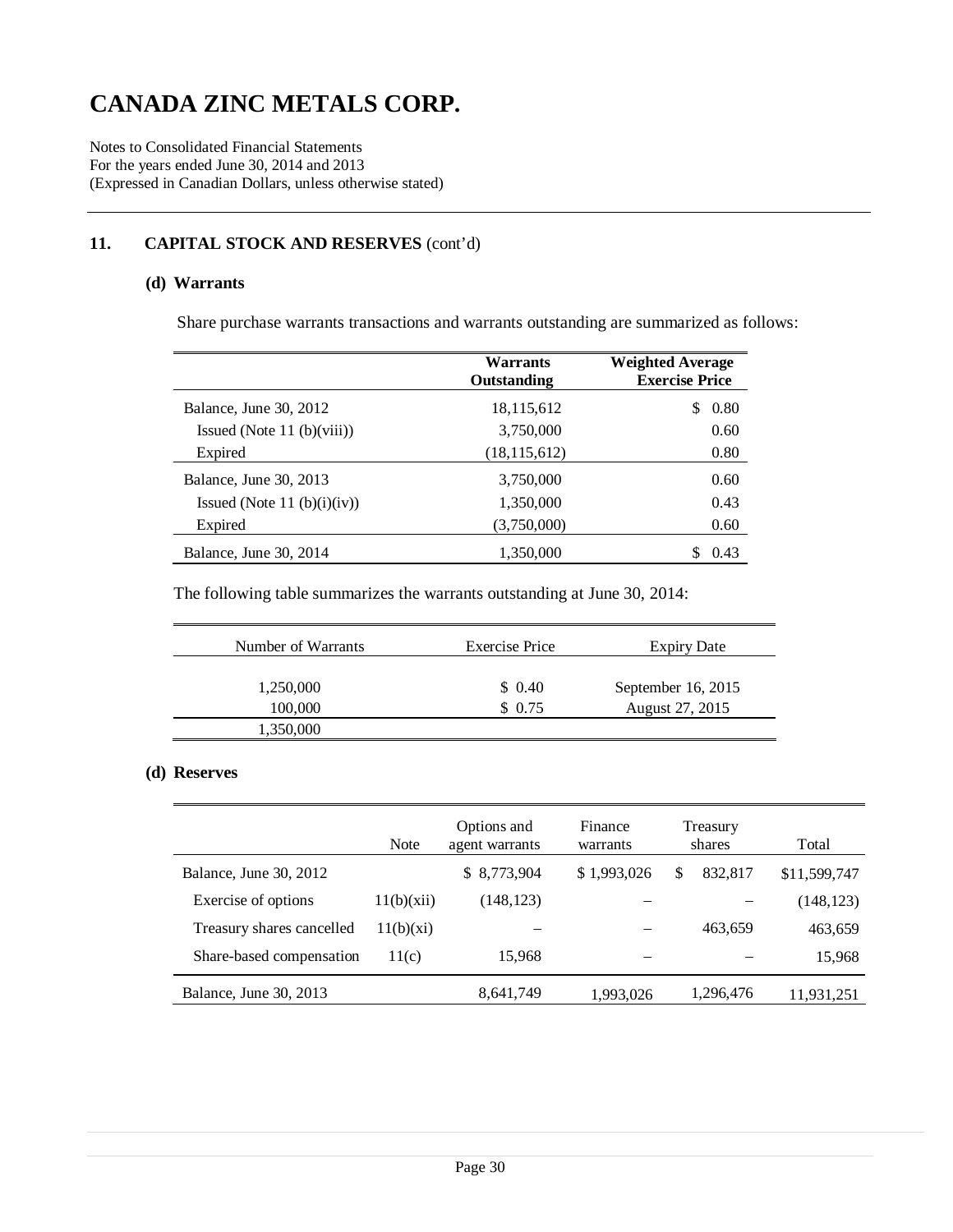Notes to Consolidated Financial Statements For the years ended June 30, 2014 and 2013 (Expressed in Canadian Dollars, unless otherwise stated)

# **11. CAPITAL STOCK AND RESERVES** (cont'd)

### (e) **Reserves** (cont'd)

|                                                                   |             | Options and |             |                 |              |
|-------------------------------------------------------------------|-------------|-------------|-------------|-----------------|--------------|
|                                                                   |             | agent       | Finance     | Treasury        |              |
|                                                                   | <b>Note</b> | warrants    | warrants    | shares          | Total        |
| Balance, June 30, 2013                                            |             | 8,641,749   | 1,993,026   | 1,296,476       | 11,931,251   |
| Exercise of options                                               | 11(b)(v)    | (566, 950)  |             |                 | (566, 950)   |
| Share-based compensation                                          | 11(c)       | 714,058     |             |                 | 714,058      |
| Residual value of warrants<br>attached to units issued to<br>Teck | 11(b)(i)    |             | 211,250     |                 | 211,250      |
| Balance, June 30, 2014                                            |             | \$8,788,857 | \$2,204,276 | \$<br>1,296,476 | \$12,289,609 |

# **12. INCOME TAXES**

A reconciliation of current income taxes at statutory rates with the reported taxes is as follows:

|                                                                                      |             |    | 2014          |               | 2013        |
|--------------------------------------------------------------------------------------|-------------|----|---------------|---------------|-------------|
| Net loss before income taxes                                                         |             | \$ | (2,333,934)   | <sup>\$</sup> | (1,627,873) |
|                                                                                      |             |    |               |               |             |
| Expected income tax recovery at statutory tax rates                                  |             | \$ | (607,000)     | $\mathbb{S}$  | (411,000)   |
| Non-deductible expenditures                                                          |             |    | 197,000       |               | 19,000      |
| Impact of future income tax rates applied versus current<br>statutory rate and other |             |    | 33,000        |               | 6,000       |
| Impact of flow through shares                                                        |             |    | 810,000       |               | 76,000      |
| Share issue costs                                                                    |             |    | (35,000)      |               | (34,000)    |
| Change in unrecognized deductible temporary differences                              |             |    | (409,000)     |               | 578,000     |
| Total deferred tax expense (recovery)                                                |             | S  | (11,000)      | \$            | 234,000     |
| Deferred tax expense (recovery) comprises the following:                             |             |    |               |               |             |
|                                                                                      | <b>Note</b> |    | 2014          |               | 2013        |
| Deferred tax expense on change in                                                    |             |    |               |               |             |
| unrecognized deductible temporary<br>differences and other                           | 12          | \$ | 359,000<br>£. |               | 295,000     |
| Deferred tax recovery on amortization of<br>flow-through premium liability           | 8           |    | (370, 223)    |               | (61,007)    |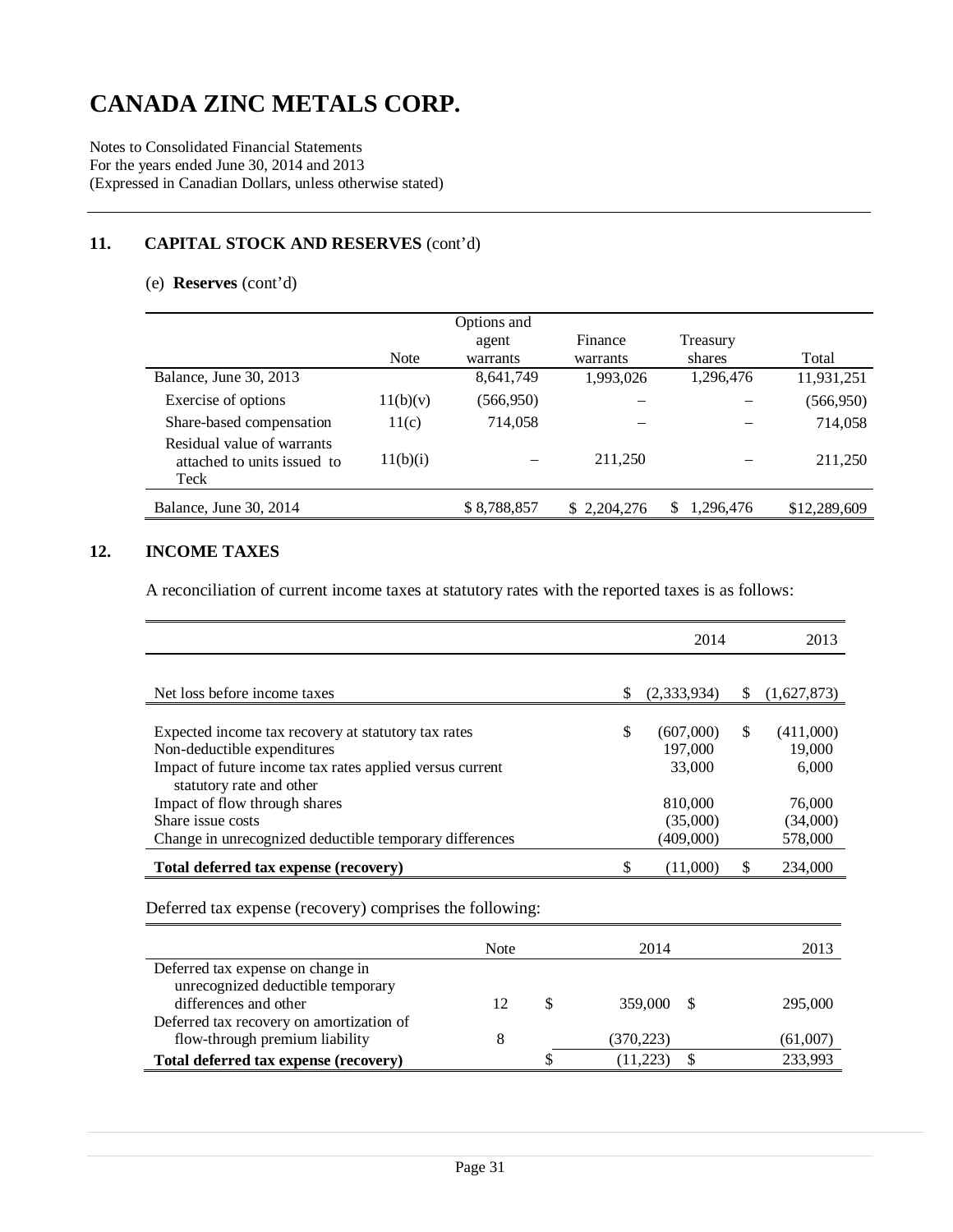Notes to Consolidated Financial Statements For the years ended June 30, 2014 and 2013 (Expressed in Canadian Dollars, unless otherwise stated)

### **12. INCOME TAXES** (cont'd)

The significant components of the Company's deferred tax assets and liabilities are as follows:

| Deferred tax assets (liabilities)          | 2014 |             |    | 2013        |
|--------------------------------------------|------|-------------|----|-------------|
|                                            |      |             |    |             |
| Exploration and evaluation assets          | \$   | (6,597,000) | \$ | (5,862,000) |
| Share issue costs                          |      | 53,000      |    | 64,000      |
| Allowable Capital losses                   |      | 9,000       |    | 3,000       |
| Non-Capital losses                         |      | 3,738,000   |    | 3,473,000   |
| Capital assets                             |      | 128,000     |    | 117,000     |
| Marketable securities                      |      | 183,000     |    | 78,000      |
| Investment tax credits                     |      | 366,000     |    | 366,000     |
| <b>Total deferred income tax liability</b> | \$   | (2,120,000) | S  | (1,761,000) |

Significant components of deductible and taxable temporary differences, unused tax losses and unused tax credits that have not been included on the statement of financial position are as follows:

|                               | 2014      | Expiry dates | 2013      | Expiry dates |
|-------------------------------|-----------|--------------|-----------|--------------|
| Non-capital loss carryforward | 2,408,000 | 2015 to 2034 | 2,599,000 | 2014 to 2033 |
| Capital assets                | 32,000    | No expiry    | 32,000    | No expiry    |

During the year ended June 30, 2014, the Company issued  $3,852,230$  (2013 – 7,500,000) flow-through common shares for gross proceeds of \$1,845,327 (2013 - \$3,000,000). The flow-through agreements require the Company to renounce certain deductions for Canadian exploration expenditures incurred on the Company's resource properties. The Company renounced the December 2013 subscriptions of \$845,040 to the flow-through shareholders under the "look-back rule" for the 2013 calendar year, and is required to spend the amounts on eligible exploration expenditures by December 31, 2014 (incurred).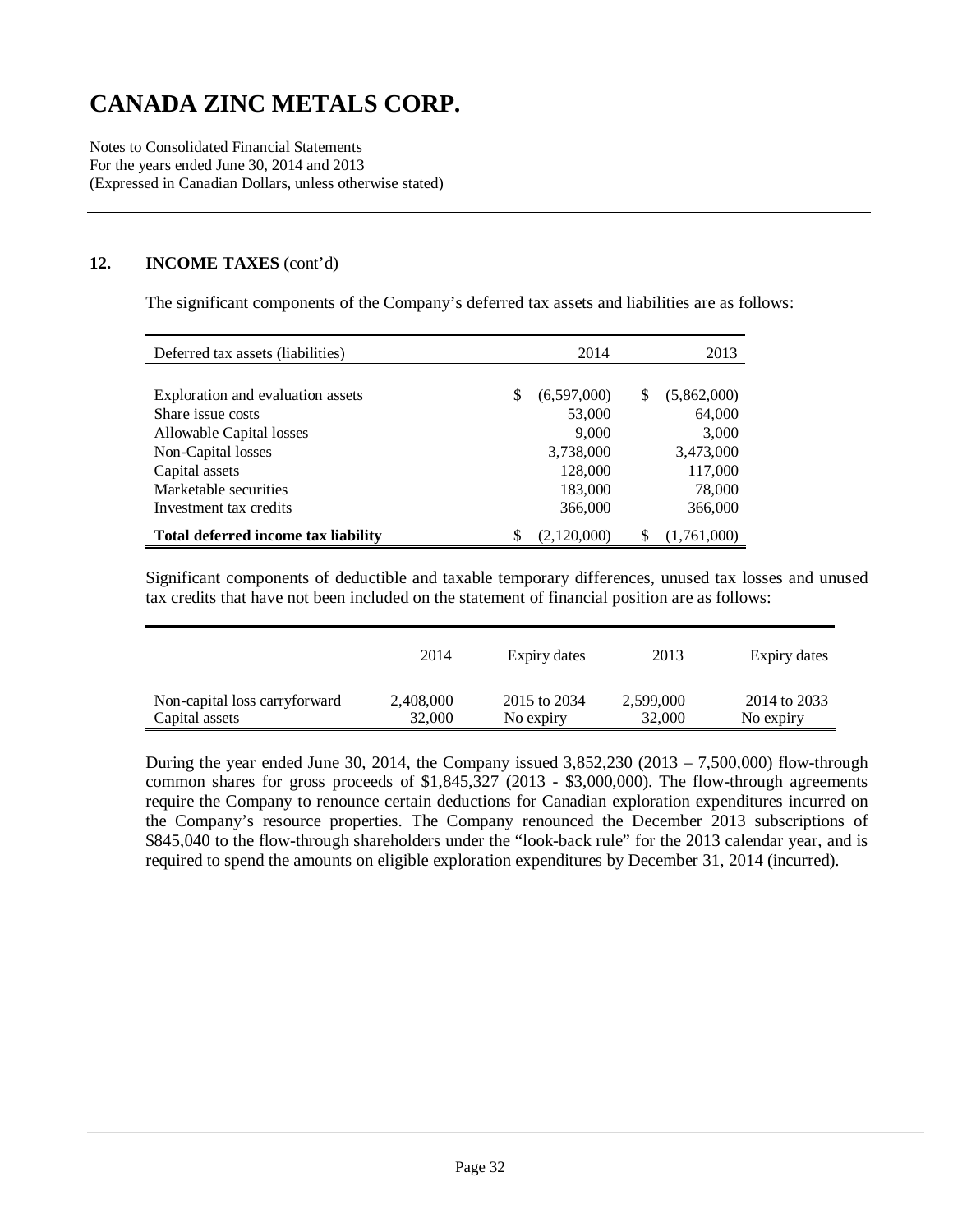Notes to Consolidated Financial Statements For the years ended June 30, 2014 and 2013 (Expressed in Canadian Dollars, unless otherwise stated)

# **13. SUPPLEMENTAL DISCLOSURE WITH RESPECT TO CASH FLOWS**

|                                          | 2014 |       |  |  |
|------------------------------------------|------|-------|--|--|
| Cash paid during the year for interest   |      | 1.523 |  |  |
| Cash paid during the year for income tax |      |       |  |  |

Significant non-cash transactions for the year ended June 30, 2014 included:

- $\ddot{Y}$  exploration and evaluation assets of \$605,701 (2013 \$208,793) in accounts payable;<br> $\ddot{Y}$  exploration and evaluation assets of \$Nil (2013 \$6.659) in due to related parties:
- $\ddot{Y}$  exploration and evaluation assets of \$Nil (2013 \$6,659) in due to related parties;<br> $\ddot{Y}$  reduction in exploration and evaluation assets of \$296.846 (2013 \$270.018) in M
- reduction in exploration and evaluation assets of  $$296,846 (2013 $270,018)$  in METC recoverable;
- $\ddot{V}$  increase in exploration and evaluation assets of \$85,754 (2013 \$Nil) due to the CRA's adjustment of the 2012 METC claim;
- $\ddot{Y}$  depreciation of camp equipment and upgrades of \$111,027 (2013 \$76,249) included in exploration and evaluation assets;
- Ÿ reduction in exploration and evaluation assets of \$36,087 (2013 \$Nil) on reclassification to equipment and leasehold improvements;
- $\ddot{Y}$  an allocation of \$211,250 (2013 \$Nil) from capital stock to equity reserves on the issuance of common shares to Teck (Note 11(b)(i));
- Ÿ an allocation of \$257,228 (2013 \$337,500) from capital stock to flow-through premium liability on the issuance of the flow-through shares (Note 8);
- $\ddot{Y}$  an allocation of \$566,950 (2013 \$148,123) from reserves to capital stock upon the exercise of stock options; and unrealized loss of  $$805,797 (2013 - $463,847)$  on marketable securities due to changes in fair value, which was allocated to accumulated other comprehensive loss.

# **14. RELATED PARTIY TRANSACTIONS**

The remuneration of directors and other key management personnel during the years ended June 30, 2014 and 2013 were as follows:

|                                         | 2014         | 2013         |
|-----------------------------------------|--------------|--------------|
| Bonuses (ii)                            | \$<br>50,907 | \$<br>63,000 |
| Consulting fees (iii)                   | 15,000       | 15,000       |
| Directors fees (iv)                     | 50,000       | 50,000       |
| Exploration and evaluation expenditures |              |              |
| (geological consulting) (v)             | 140,016      | 140,016      |
| Management and administration (i)       | 364,000      | 354,000      |
| Share-based compensation (vi)           | 369,038      | 12,603       |
| Total                                   | 988,961      | 634,619      |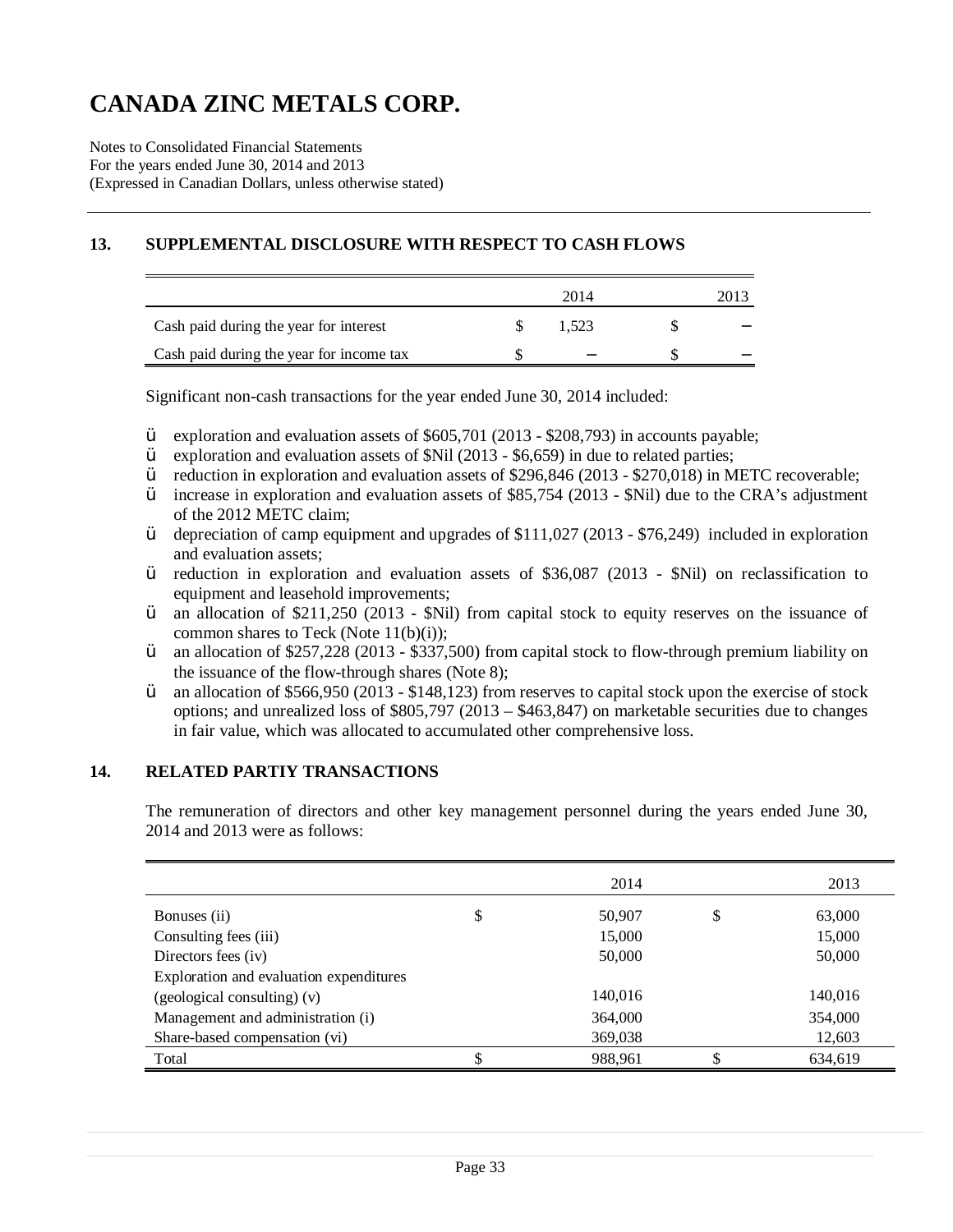Notes to Consolidated Financial Statements For the years ended June 30, 2014 and 2013 (Expressed in Canadian Dollars, unless otherwise stated)

### **14. RELATED PARTY TRANSACTIONS** (cont'd)

- (i) On May 1, 2007, the Company entered into a management and administrative agreement with Varshney Capital Corp. ("VCC"), a company with two common directors, whereby the Company agreed to pay management and administrative fees of \$12,500 and \$5,000 per month, respectively. The agreement was amended effective July 1, 2011 and May 1, 2014 to increase the monthly management fee to \$24,500 and \$29,500, respectively. During the year ended June 30, 2014, the Company paid or accrued \$304,000 (2013 – \$294,000) for management fees and \$60,000 (2013 – \$60,000) for administrative fees to VCC;
- (ii) the Company paid bonuses of \$50,907 (2013 \$63,000) to companies with common directors and officers;
- (iii) the Company paid or accrued \$15,000 (2013 \$15,000) for consulting fees to a company controlled by a director;
- (iv) the Company paid or accrued \$50,000 (2013 \$50,000) in directors' fees to five directors of the Company;
- (v) the Company paid or accrued exploration and evaluation costs of \$140,016 (2013 \$140,016) for geological consulting fees to a company owned by an officer of the Company; and
- (vi) share-based compensation is the fair value of options that have been granted to directors and executive officers and the related compensation expense recognized over the vesting periods.

During the year ended June 30, 2014, 620,000 (2013 – Nil) share options were exercised by the CEO and CFO of the Company at an average price of \$0.25 per share of for total proceeds of \$155,000 (2013 - \$Nil).

As at June 30, 2014, \$Nil (2013 - \$18,310) was due to a director of the Company for reimbursement of business expenses.

### **15. CAPITAL MANAGEMENT**

The Company manages its capital structure and makes adjustments based on the funds available in order to support continued operation and future business opportunities. The Board of Directors does not establish quantitative return on capital criteria for management, but rather relies on the expertise of the Company's management to sustain future development of the business. The Company considers its capital to be equity.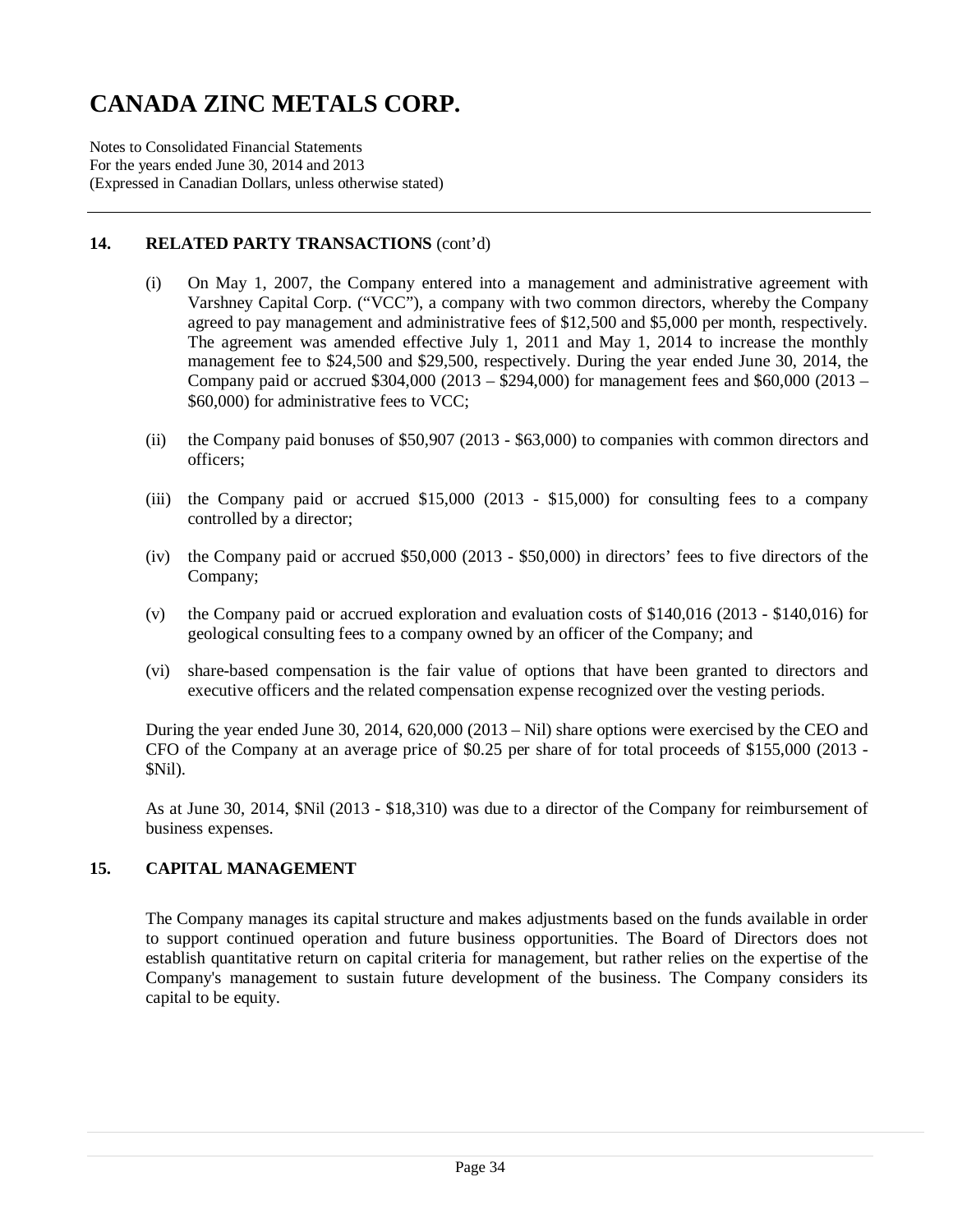Notes to Consolidated Financial Statements For the years ended June 30, 2014 and 2013 (Expressed in Canadian Dollars, unless otherwise stated)

### **15. CAPITAL MANAGEMENT** (cont'd)

The Company's operations are currently not generating positive cash flow; as such, the Company is dependent on external financing to fund its activities. In order to carry out potential expansion and to continue operations, and pay for administrative costs, the Company will spend its existing working capital, and raise additional amounts as needed. Companies in this stage typically rely upon equity and debt financing or joint venture partnerships to fund their operations. The current financial markets are very difficult and there is no certainty with respect to the Company's ability to raise capital. However, the Company feels that it has sufficient working capital to continue with planned activities.

Management reviews its capital management approach on an ongoing basis and believes that this approach, given the relative size of the Company, is reasonable.

There were no changes in the Company's approach to capital management during the year ended June 30, 2014. The Company is not subject to externally imposed capital requirements.

### **16. FINANCIAL INSTRUMENTS AND RISK MANAGEMENT**

Fair value estimates of financial instruments are made at a specific point in time, based on relevant information about financial markets and specific financial instruments. As these estimates are subjective in nature, involving uncertainties and matters of significant judgment, they cannot be determined with precision. Changes in assumptions can significantly affect estimated fair values.

Cash, long-term investment, and marketable securities are carried at fair value using a level 1 fair value measurement. The carrying value of receivables, refundable deposit, trade payables and accrued liabilities and due to related parties approximate their fair value because of the short-term nature of these instruments.

#### *Credit Risk*

Credit risk is the risk that one party to a financial instrument will fail to discharge an obligation and cause the other party to incur a financial loss. The Company's primary exposure to credit risk is on its bank deposits of \$10,558,472 and a long-term investment in GIC of \$1,000,000. This risk is managed by using major Canadian banks that are high credit quality financial institutions as determined by rating agencies.

The Company's secondary exposure to credit risk is on its receivables. This risk is minimal as receivables consist primarily of refundable government sales taxes, exploration tax credits and interest accrued on GIC investments.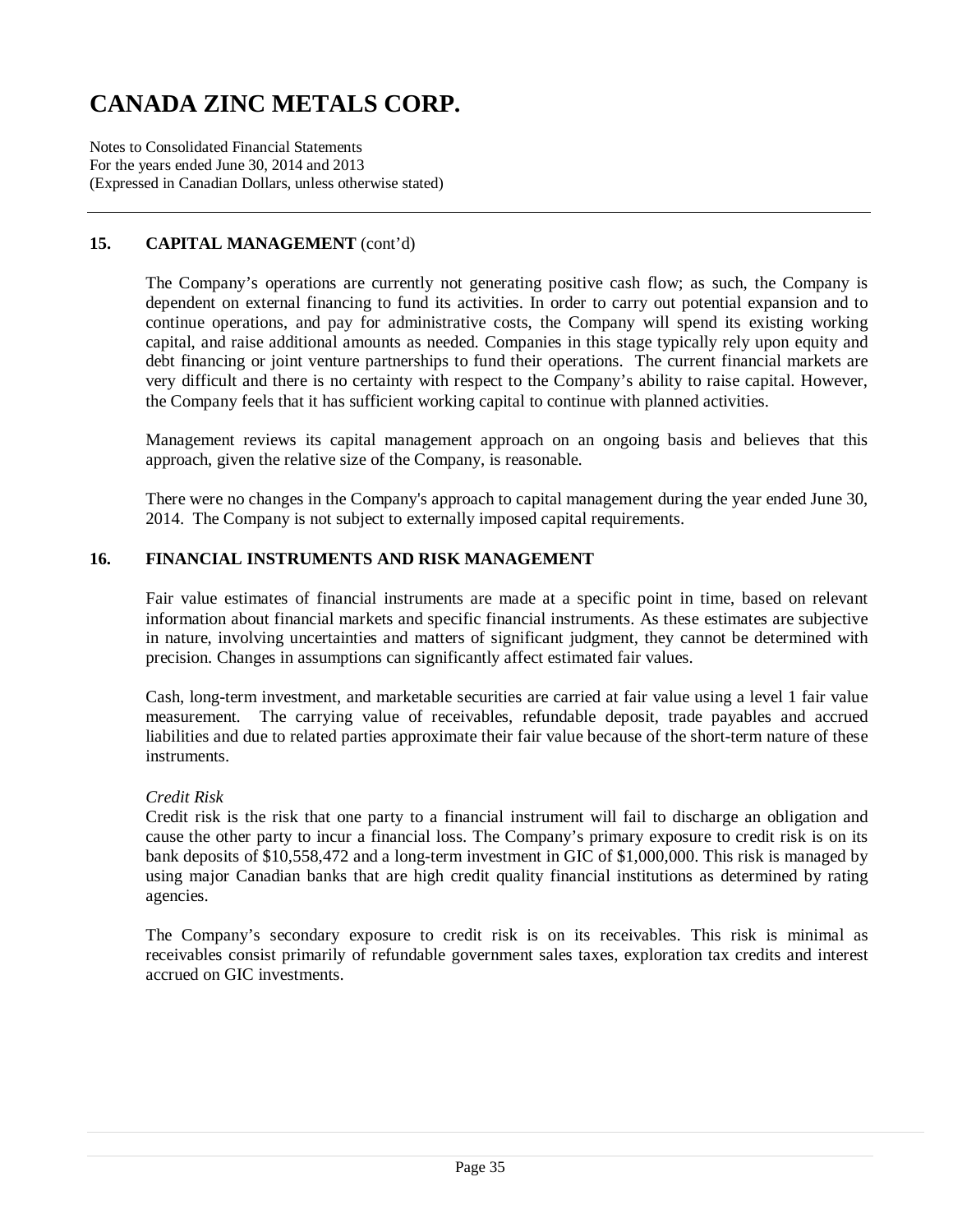Notes to Consolidated Financial Statements For the years ended June 30, 2014 and 2013 (Expressed in Canadian Dollars, unless otherwise stated)

### **16. FINANCIAL INSTRUMENTS AND RISK MANAGEMENT** (cont'd)

#### *Liquidity Risk*

Liquidity risk arises through the excess of financial obligations over available financial assets due at any point in time. The Company's objective in managing liquidity risk is to maintain sufficient readily available reserves in order to meet its liquidity requirements at any point in time. The Company achieves this by maintaining sufficient cash and cash equivalents. As at June 30, 2014, the Company was holding cash deposits of \$10,558,472 to settle current cash liabilities of \$745,191. Management believes it has sufficient funds to meet its current obligations as they become due and to fund its exploration projects and administrative costs.

#### *Market risk*

Market risk is the risk of loss that may arise from changes in market factors such as interest rates, foreign exchange rates, and commodity and equity prices. These fluctuations may be significant and the Company, as all other companies in its industry, has exposure to these risks.

### *a. Interest Rate Risk*

The Company is exposed to interest rate risk as its bank treasury account, other assets, and long-term investment earn interest income at variable rates. The effect of a 10% fluctuation in interest rates may result in an increase or decrease in net loss of \$17,728.

#### *b. Currency Risk*

The Company operates in Canada and is therefore not exposed to significant foreign exchange risk arising from transactions denominated in a foreign currency.

#### *c. Price risk*

The Company is exposed to price risk with respect to commodity and equity prices. Equity price risk is defined as the potential adverse impact on the Company's earnings due to movements in individual equity prices or general movements in the level of the stock market. Commodity price risk is defined as the potential adverse impact on earnings and economic value due to commodity price movements and volatilities. The Company closely monitors certain commodity prices, individual equity movements, and the stock market to determine the appropriate course of action to be taken by the Company.

The Company also maintains investments in certain marketable securities. There can be no assurance that the Company can exit these positions if required, resulting in proceeds approximating the carrying value of these securities.

### **17. SEGMENTED INFORMATION**

The Company has one reportable operating segment, being the acquisition and exploration of resource properties in Canada. All of the Company's assets are located in Canada.